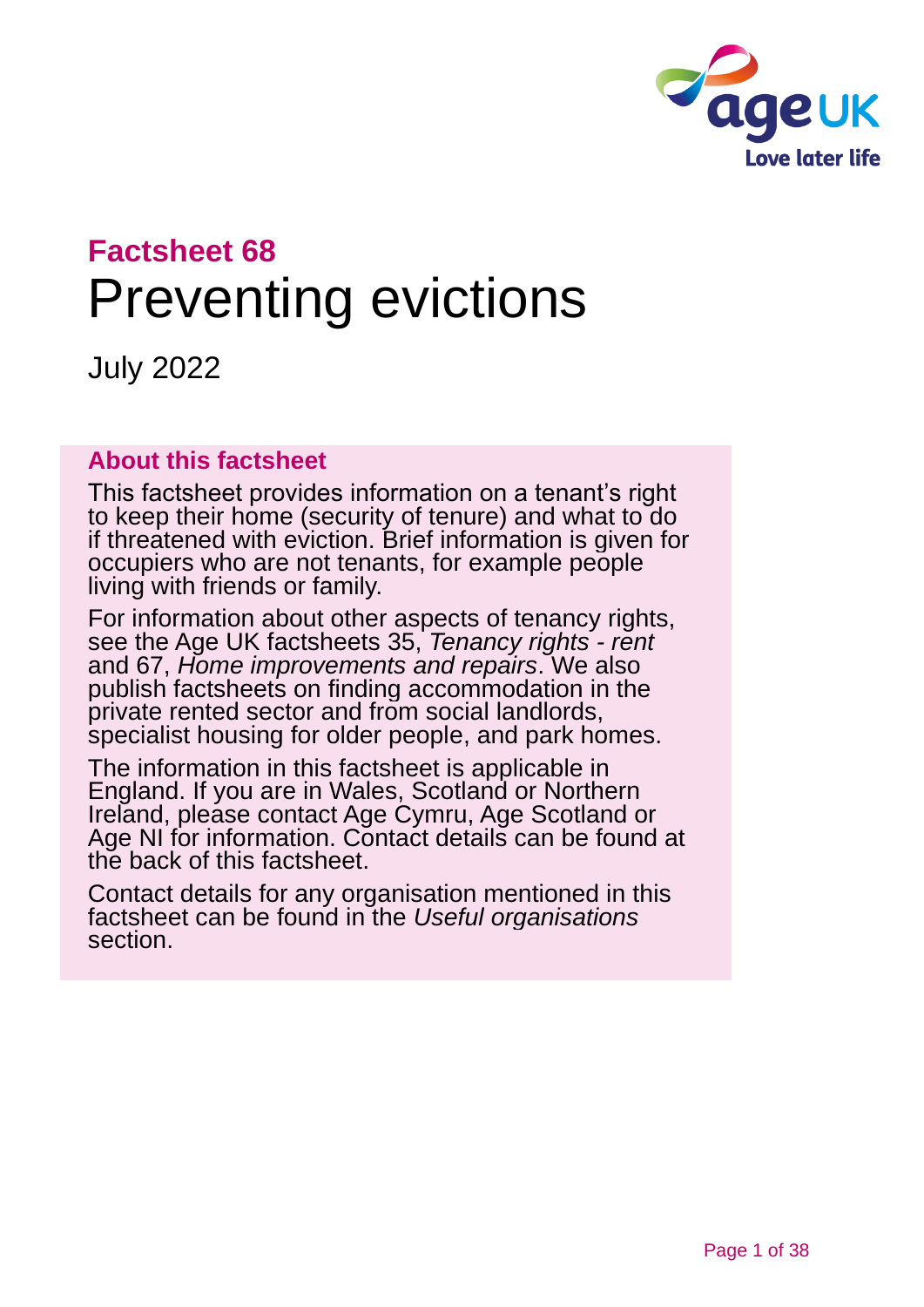## **Contents**

| 1 COVID-19                                                         | 4               |
|--------------------------------------------------------------------|-----------------|
| 2 Help in a crisis                                                 | 5               |
| 3 What type of tenancy do I have?                                  | 6               |
| 4 Other living arrangements                                        | 7               |
| 5 Types of tenancy – detailed rules                                | 8               |
| 5.1 Fixed term or periodic?                                        | 8               |
| 5.1.1 Assured shorthold tenants                                    | 9               |
| 5.2 Private tenants                                                | 9               |
| 5.3 Local authority and housing association tenants                | 10              |
| <b>6 The eviction process</b>                                      | 10              |
| 6.1 Grounds for possession                                         | 12 <sub>2</sub> |
| 6.2 Defending a claim for possession                               | 14              |
| 6.3 Suitable alternative accommodation                             | 16              |
| 7 Grounds for possession for private tenants                       | 16              |
| 7.1 Regulated (often called 'protected') tenants                   | 16              |
| 7.1.1 Mandatory grounds                                            | 16              |
| 7.1.2 Discretionary grounds                                        | 17              |
| 7.2 Assured tenants                                                | 17              |
| 7.2.1 Mandatory grounds                                            | 18              |
| 7.2.2 Discretionary grounds                                        | 18              |
| 7.3 Assured shorthold tenants                                      | 18              |
| 8 Grounds for possession for local authority<br>tenants            | 22              |
| 8.1.1 Mandatory grounds                                            | 22              |
| 8.1.2 Discretionary grounds                                        | 22              |
| <b>9 Grounds for possession for housing</b><br>association tenants | 23              |
| 10 Probationary, 'flexible' and demoted tenancies 23               |                 |
| 10.1 Probationary tenancies                                        | 23              |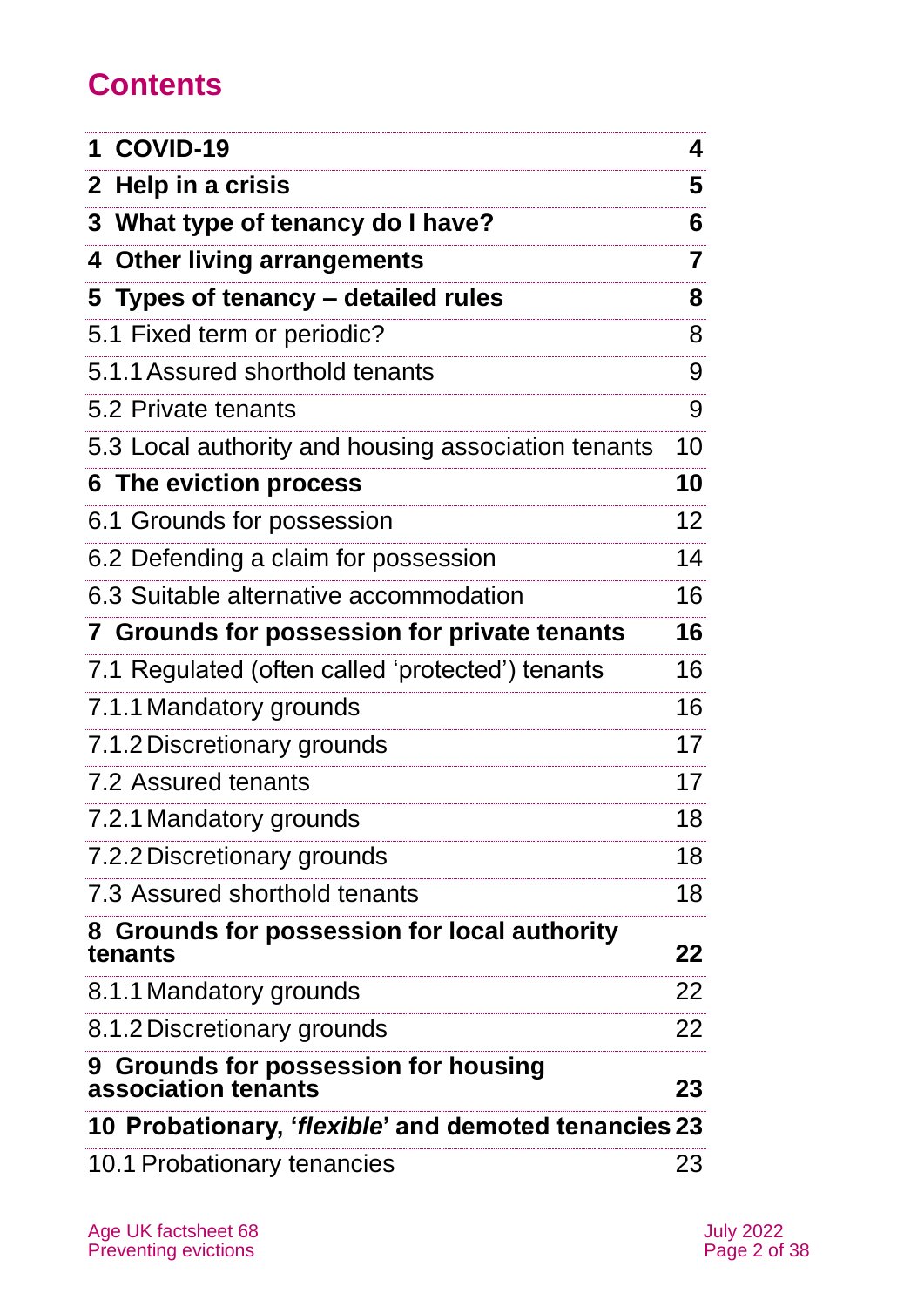|                                                                      | 25 |  |
|----------------------------------------------------------------------|----|--|
| 10.2 Flexible tenancies – England only                               | 27 |  |
| 10.3 Demoted tenancies                                               |    |  |
| 11 The right to inherit a tenancy ('succession')                     | 27 |  |
| 11.1 Joint tenants                                                   | 28 |  |
| 11.2 Private tenants                                                 | 29 |  |
| 11.2.1 Assured (including assured shorthold<br>tenancies)            | 29 |  |
| 11.2.2 Regulated (protected and statutory) tenancies                 | 29 |  |
| 11.3 Local authority tenants                                         | 30 |  |
| 11.3.1 All Welsh tenancies and English tenancies<br>pre-1 April 2012 | 30 |  |
| 11.3.2 Tenancies in England that began on or after<br>1 April 2012   | 30 |  |
| 11.4 Housing association tenants                                     | 31 |  |
| <b>12 Other issues</b>                                               | 31 |  |
| 12.1 Relationship breakdown                                          | 31 |  |
| 12.2 Mortgage repossession                                           | 32 |  |
| 12.3 Immigration status                                              | 33 |  |
| Useful organisations                                                 | 34 |  |
| Age UK                                                               | 37 |  |
| Support our work                                                     | 37 |  |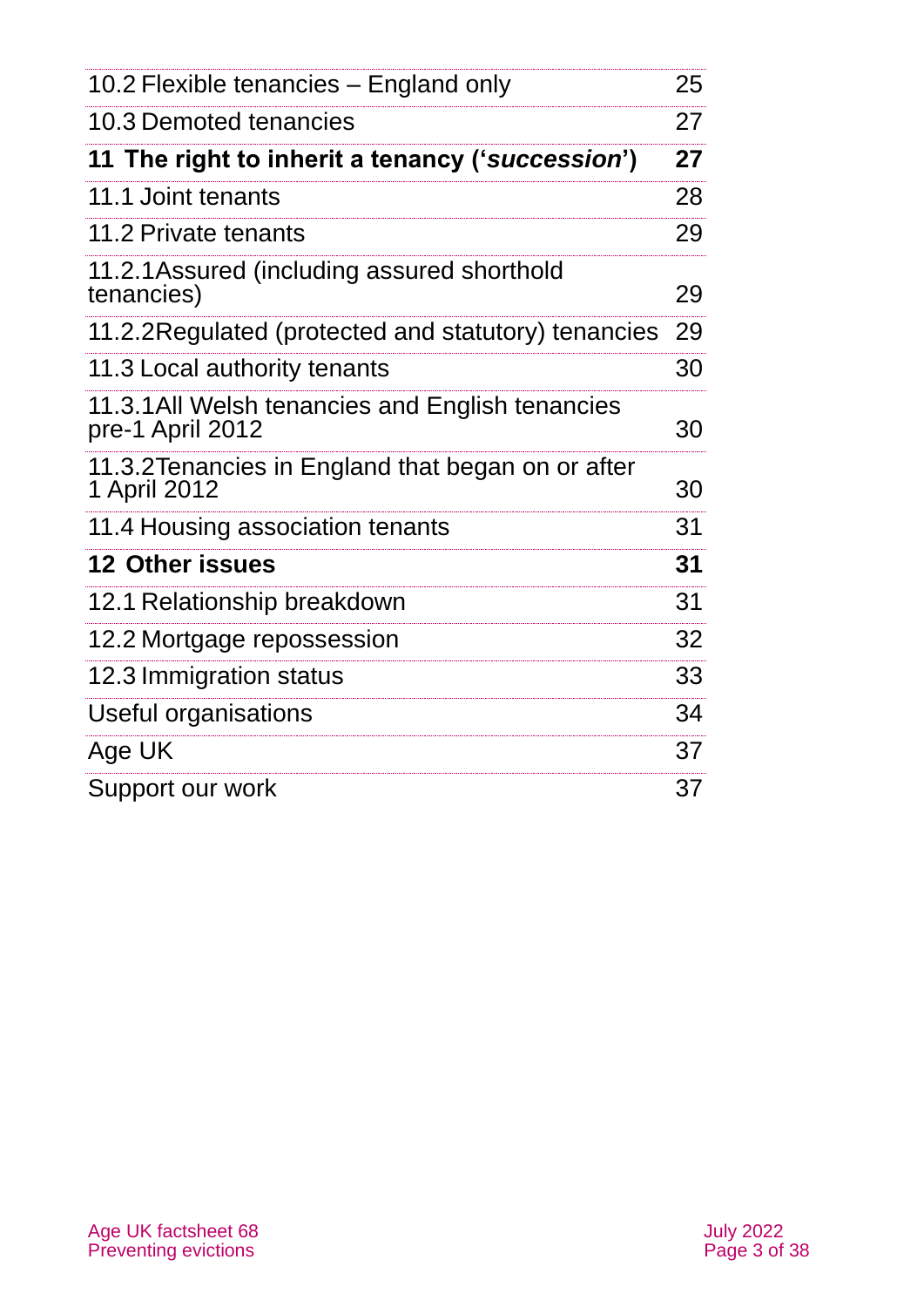## <span id="page-3-0"></span>**1 COVID-19**

Government measures to protect renters during the pandemic have largely been withdrawn, but there are still some points to be aware of.

### **Landlord notices**

If your landlord asked you to leave between 26 March 2020 and 30 September 2021, you may have been entitled to an extended notice period. Eviction may be challengeable on the basis that an incorrect notice period was given.

Broadly speaking, you were entitled to extended notice if you have one of the tenancy types listed in [section 3.](#page-5-0) For notices served between 1 June 2021 and 30 September 2021, extended means four months. There were different rules applying at earlier points in the pandemic.

Extended notice may not have been required if you were in rent arrears or your landlord wanted the property back due to anti-social behaviour. The precise rules vary depending on when they served notice.

Shelter has a coronavirus notice checker you can use to establish whether the right amount of notice was given, see:

[https://england.shelter.org.uk/housing\\_advice/eviction/](https://england.shelter.org.uk/housing_advice/eviction/notice_periods_during_coronavirus) [notice\\_periods\\_during\\_coronavirus](https://england.shelter.org.uk/housing_advice/eviction/notice_periods_during_coronavirus)

This does not cover every possible outcome, so seek advice if you are unsure.

## **Bailiff evictions**

Restrictions on bailiff evictions have been lifted. This means all cases can progress to the point of eviction, although you are advised by the Government to stay at home and avoid contact with others if you test positive for COVID-19.

If you or a member of your household has symptoms of COVID-19 or tests positive, the Shelter website advises you to contact the bailiffs as soon as possible. Their details should be on the notice informing you of the date and time of the eviction. They should use personal protective equipment (PPE) and keep to social distancing if they attend your property.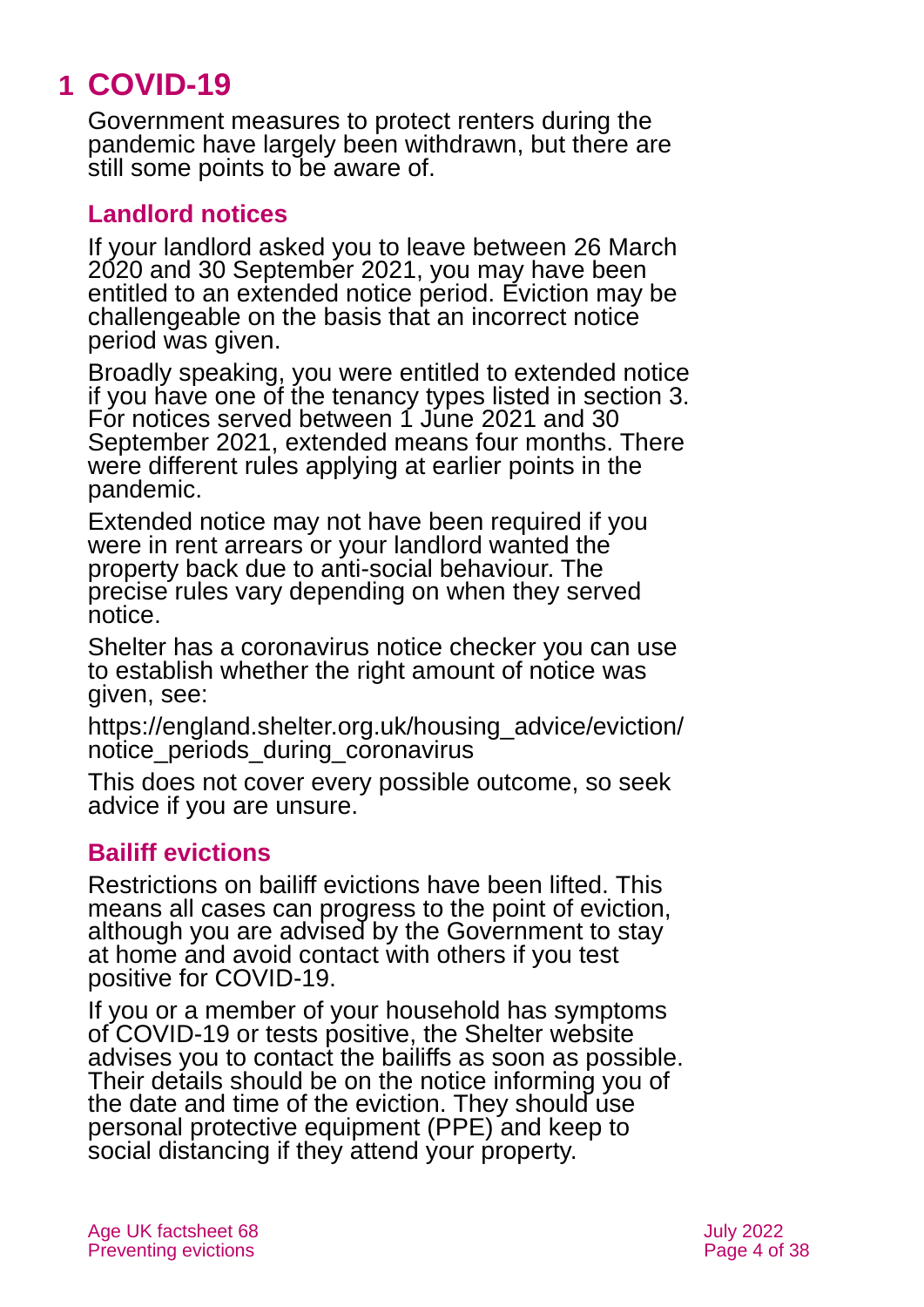## <span id="page-4-0"></span>**2 Help in a crisis**

If you have been told you must leave your accommodation, do not panic. In most cases, the person owning or managing the property needs to get a court order if they want to evict you, called an '*order for possession*'.

If you are a tenant, your landlord can usually only evict you if they have a good reason. It is possible to challenge this in court and, in some cases, the court can consider whether it is reasonable to evict you, taking your age, health and other circumstances into account.

Eviction can also be challenged on other grounds, for example if you are disabled and the landlord's reason for evicting you relates to your disability.

The key thing is to seek specialist housing advice as soon as possible. Legal aid is available for challenging a landlord's '*possession claim*', so you may be able to get free legal advice and representation, if you are on a low income and your case is considered strong enough. Check if there is a law centre in your area and, if not, speak to an advice agency such as the local Citizens Advice about sources of free legal help.

The earlier you do this, the stronger your chances of preventing eviction, but you should seek advice even if the eviction is at a very late stage. In some circumstances, it is possible to challenge eviction right up until the date the bailiffs are scheduled to attend.

### **Preventing homeless**

Another key source of help if threatened with eviction is the local authority. They can help even if you do not have a formal tenancy agreement, for example if you are staying with friends or family.

If the authority has '*reason to believe*' you may be threatened with homelessness, it must make inquiries to determine whether it has a duty to help you. It has a duty if it accepts you are threatened with homelessness and '*eligible for assistance*' on the basis of your nationality and immigration status. British citizens are usually eligible.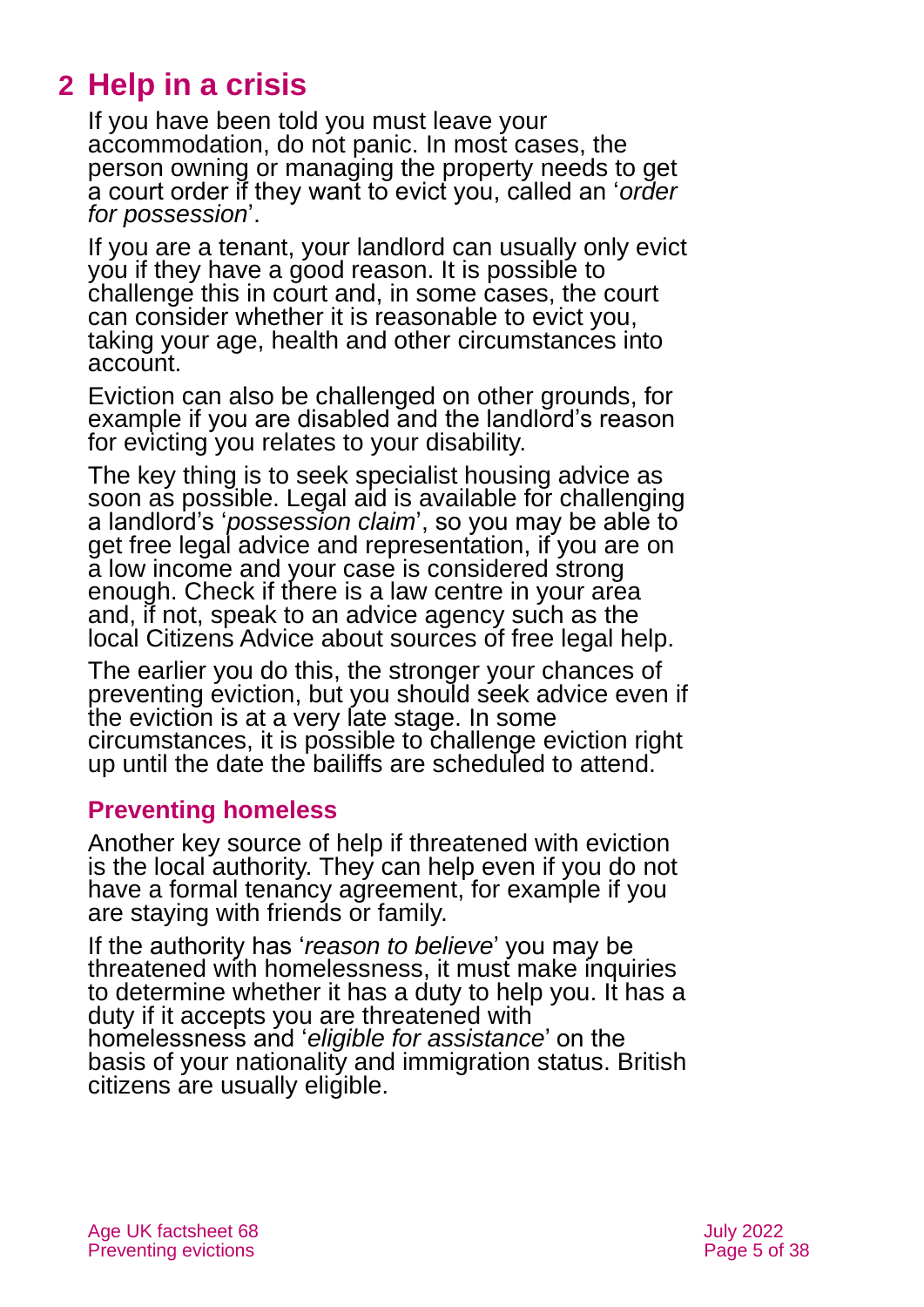You are threatened with homelessness if it is likely you will become homeless within 56 days. This includes if you have an assured shorthold tenancy and received a valid '*section 21*' notice from your landlord that is due to expire within 56 days.

If the local authority accepts a duty to help you, it must take '*reasonable steps*' to prevent you from becoming homeless over the next 56 days or so. The reasonable steps should be tailored to your circumstances and needs and focused on helping you to stay in your current property. For example, assessing you for a Discretionary Housing Payment, negotiating with your landlord, or arranging a mediation appointment for you and your family. You are likely to have to take certain steps too.

For more information, see Age UK factsheet 89, *[Homelessness](https://www.ageuk.org.uk/globalassets/age-uk/documents/factsheets/fs89_homelessness_fcs.pdf)*.

## <span id="page-5-0"></span>**3 What type of tenancy do I have?**

As a tenant, your rights against eviction depend mainly on your tenancy type, so it is important to work this out.

The table below gives an overview of the main types and an indication of what you are likely to have depending on who your landlord is and whether your tenancy was granted before or after **15 January 1989** (the '*relevant date*'). Later sections set out exceptions to these rules.

| Landlord                      | <b>Tenancy began</b><br>before relevant<br>date | Tenancy began on or<br>after relevant date     |
|-------------------------------|-------------------------------------------------|------------------------------------------------|
| Local<br>authority            | <b>Secure</b>                                   | Secure (could be<br>introductory or flexible)  |
| <b>Housing</b><br>association | <b>Secure</b>                                   | Assured (could be<br>assured shorthold)        |
| <b>Private</b><br>landlord    | Regulated (often<br>called 'protected')         | <b>Assured shorthold</b><br>(could be assured) |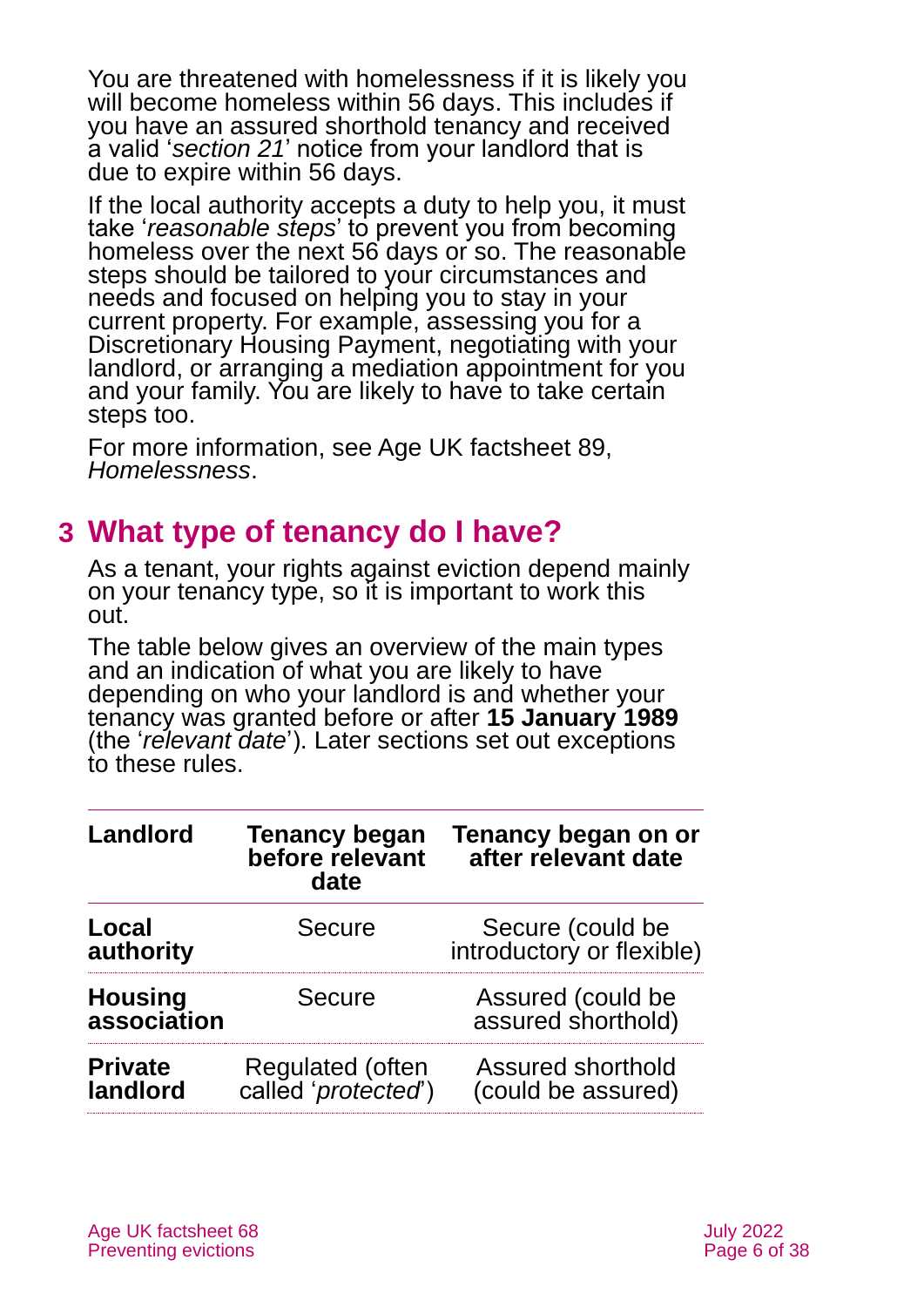If you are not sure, check your tenancy agreement – it should say what tenancy type you have. However, it is important to get this checked by an adviser as agreements can sometimes be incorrect or misleading.

Alternatively, you can use the '*[tenancy rights checker](https://england.shelter.org.uk/legal/security_of_tenure/tenancy_checker)*' on [Shelter's](https://www.shelter.org.uk/) website. This asks a series of questions to help you work out your tenancy type. It can even give you some information about your legal rights if your living situation is more unusual or informal.

## <span id="page-6-0"></span>**4 Other living arrangements**

Most people living in housing they do not own are tenants. However, you are unlikely to be a tenant if you live in:

- someone else's home (a lodger)
- a friend or family member's home
- an almshouse
- ⚫ a care home
- a hostel.

You are likely to be a '*licensee*', with different rights, although your level of protection against eviction depends on your specific circumstances.

Being a licensee means you have permission to stay at the property, but no legal '*interest*' in it that could potentially be transferred to others.

It is also possible to be a tenant, but not have one of the tenancy types in [section 3.](#page-5-0) This is because the tenancies in [section 3](#page-5-0) are protected by Acts of Parliament and, in certain circumstances, a tenancy agreement will not meet the conditions to be protected by an Act. If this applies, you have a '*contractual tenancy*' as your rights depend mainly on your contract.

The main examples are:

- ⚫ you live in a converted building and your landlord lives in another part of the building (this does not apply if this is a purpose-built block of flats)
- ⚫ you are homeless and living in local authority temporary accommodation (if the accommodation is provided by a private landlord or housing association, you are likely to have an assured shorthold tenancy)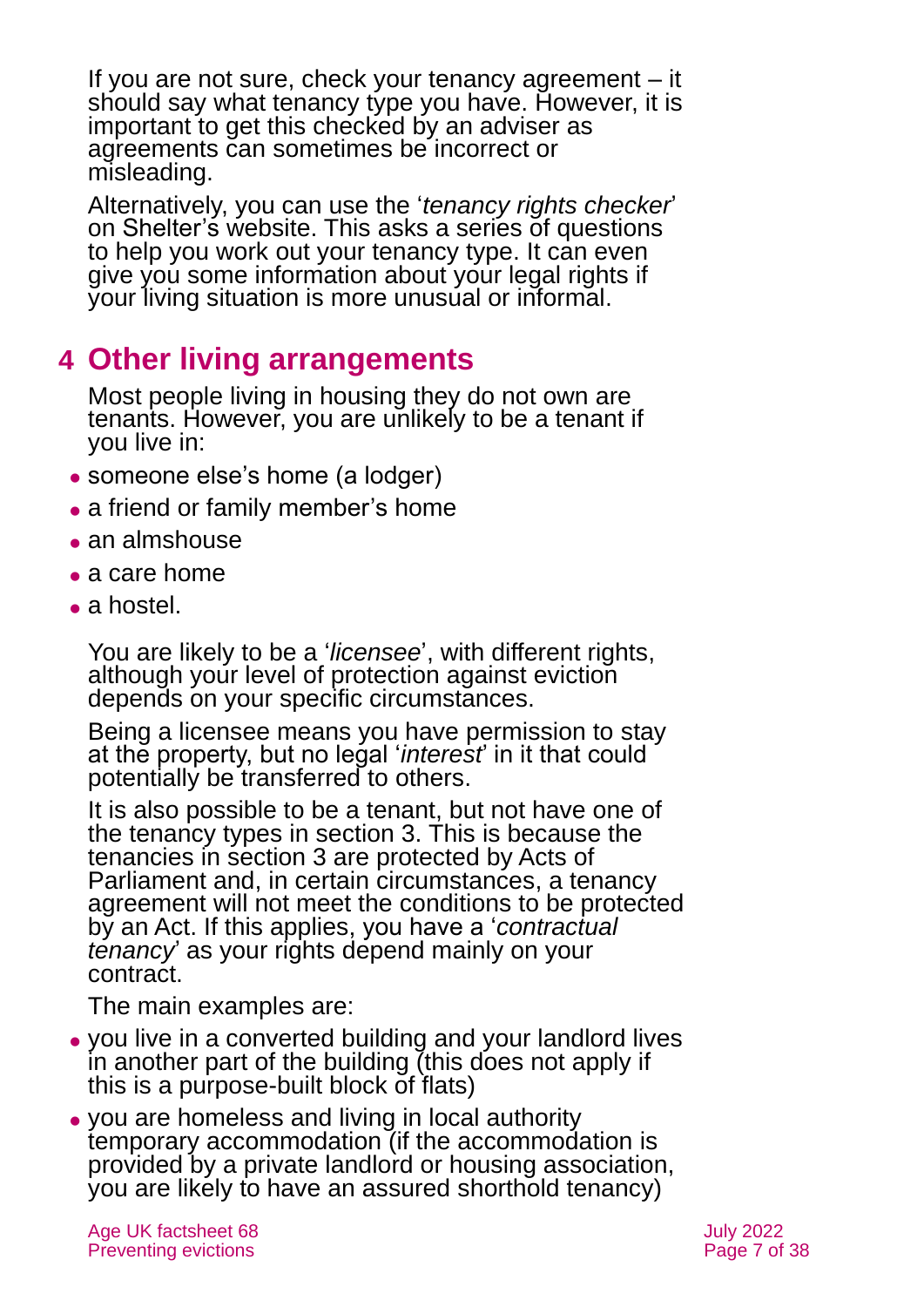⚫ you have a tenancy, but the property is not your main or only home.

Contractual tenants and licensees have fewer rights against eviction than people with a tenancy protected by an Act of Parliament. They either:

- ⚫ have '*basic protection*' against eviction, meaning the landlord needs to get a court order if they want to evict but does not need to give the court a reason, or
- ⚫ are '*excluded occupiers*', meaning the landlord only needs to give a reasonable notice period before evicting, or whatever notice period is set out in the contract.

The [Shelter](https://www.shelter.org.uk/) '*tenancy rights checker*' can help you to work out if you are in one of the above groups.

Even if your rights are fairly limited, it is important to seek advice. Your landlord must give you whatever legal protections you are entitled to and any attempt to force you to leave without following these steps may constitute harassment or illegal eviction.

It may be important to question the nature of your agreement and whether you have more rights than your landlord is saying. In the past, landlords would sometimes try to avoid giving renters strong rights by issuing them with licence agreements instead of tenancies. This is now much less common, but the courts have said it is the reality of the living situation that matters, not the '*label*' on the agreement.

Note that the position for people living in accommodation provided by an employer ('*tied accommodation*') is complicated. You may have a tenancy, a licence, or a particular kind of licence called a '*service occupancy*'. Speak to an adviser about your status and rights.

## <span id="page-7-0"></span>**5 Types of tenancy – detailed rules**

## **5.1 Fixed term or periodic?**

All tenancies are either fixed term or periodic. The distinction is important – it affects your rights as a tenant. It is particularly important if you are an assured shorthold tenant.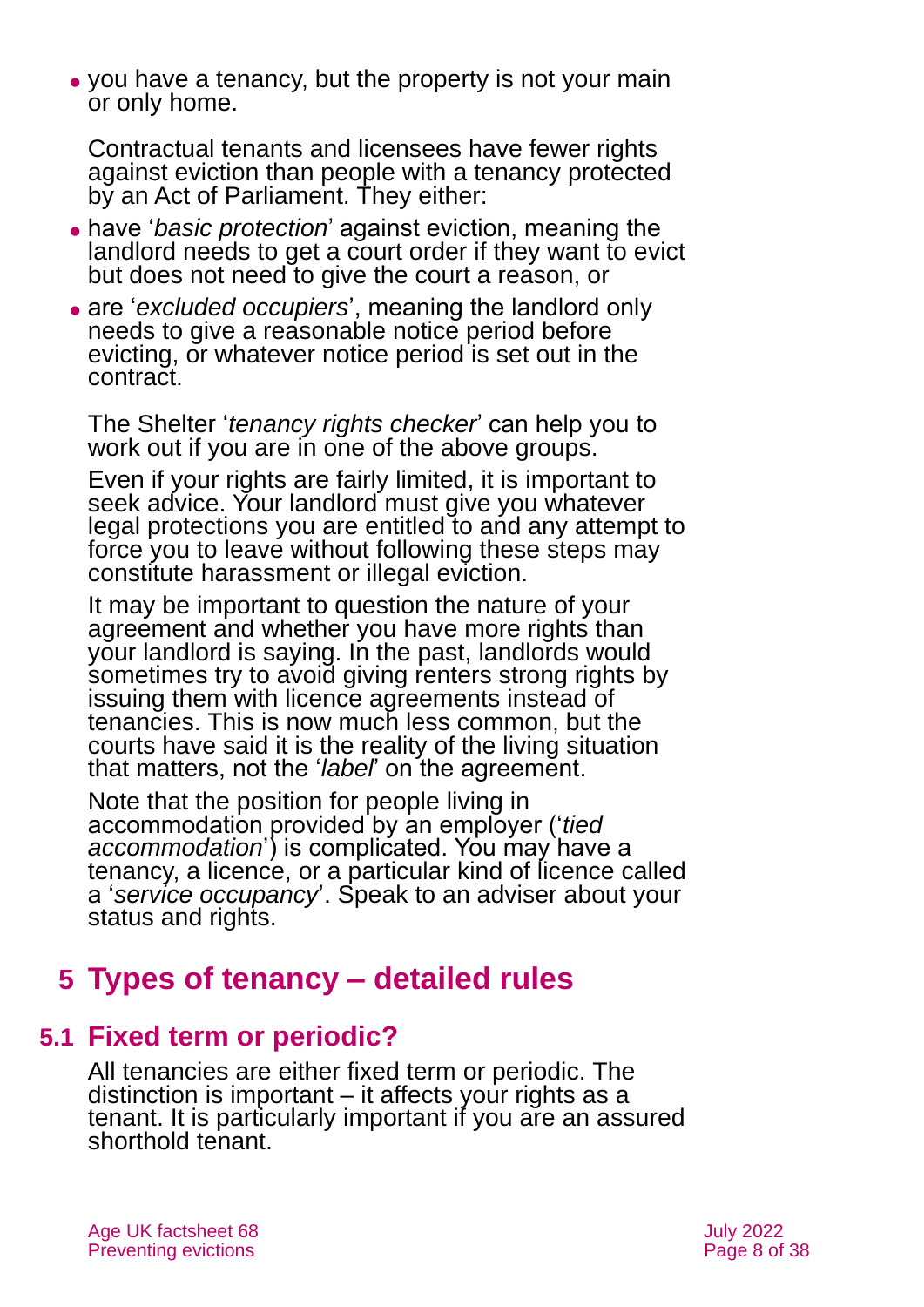**Fixed-term tenancies** are granted for a specific length of time. They are very common in the private rented sector, where you are likely to be given a tenancy with a fixed term of six or 12 months.

Fixed-term tenancies are less common in the social housing sector, although local authorities and housing associations can grant them and have been encouraged to do so. You may be able to challenge an offer of a fixed-term tenancy by a local authority or housing association, or the length of the tenancy offered [\(see section 10\)](#page-22-1).

**Periodic tenancies** do not have fixed terms, but instead roll on until you or your landlord decide you want the tenancy to end. Some tenancy agreements specify the tenancy '*period*', stating that it runs from week to week or month to month. If not, the period is inferred from how the rent is calculated in the tenancy agreement, e.g. a certain amount per week. Periodic tenancies are sometimes called '*lifetime*' tenancies.

### **5.1.1 Assured shorthold tenants**

If your tenancy comes to the end of its fixed term and you stay there without a new tenancy being granted, it continues as a '*statutory periodic*' tenancy. From this point, your landlord can use the '*no-fault*' procedure to evict you, but not until six months have passed from the start of the fixed-term tenancy (see [section 7.3\)](#page-17-0). If the tenancy was always periodic, you can be evicted on a no-fault basis after six months.

## <span id="page-8-0"></span>**5.2 Private tenants**

Most private tenants have **assured shorthold tenancies**. This is the default private tenancy today. If a landlord wants to grant an **assured tenancy**, which offers more security, they must take special steps.

However, you are likely to have:

- ⚫ **a regulated (often called 'protected') tenancy** if you have lived in your home or with the same landlord since before 15 January 1989. Regulated tenancies are no longer granted.
- **an assured tenancy** if you moved into your home between 15 January 1989 and 28 February 1997 (unless given prior notice the tenancy was to be assured shorthold) or have been with the same landlord since then.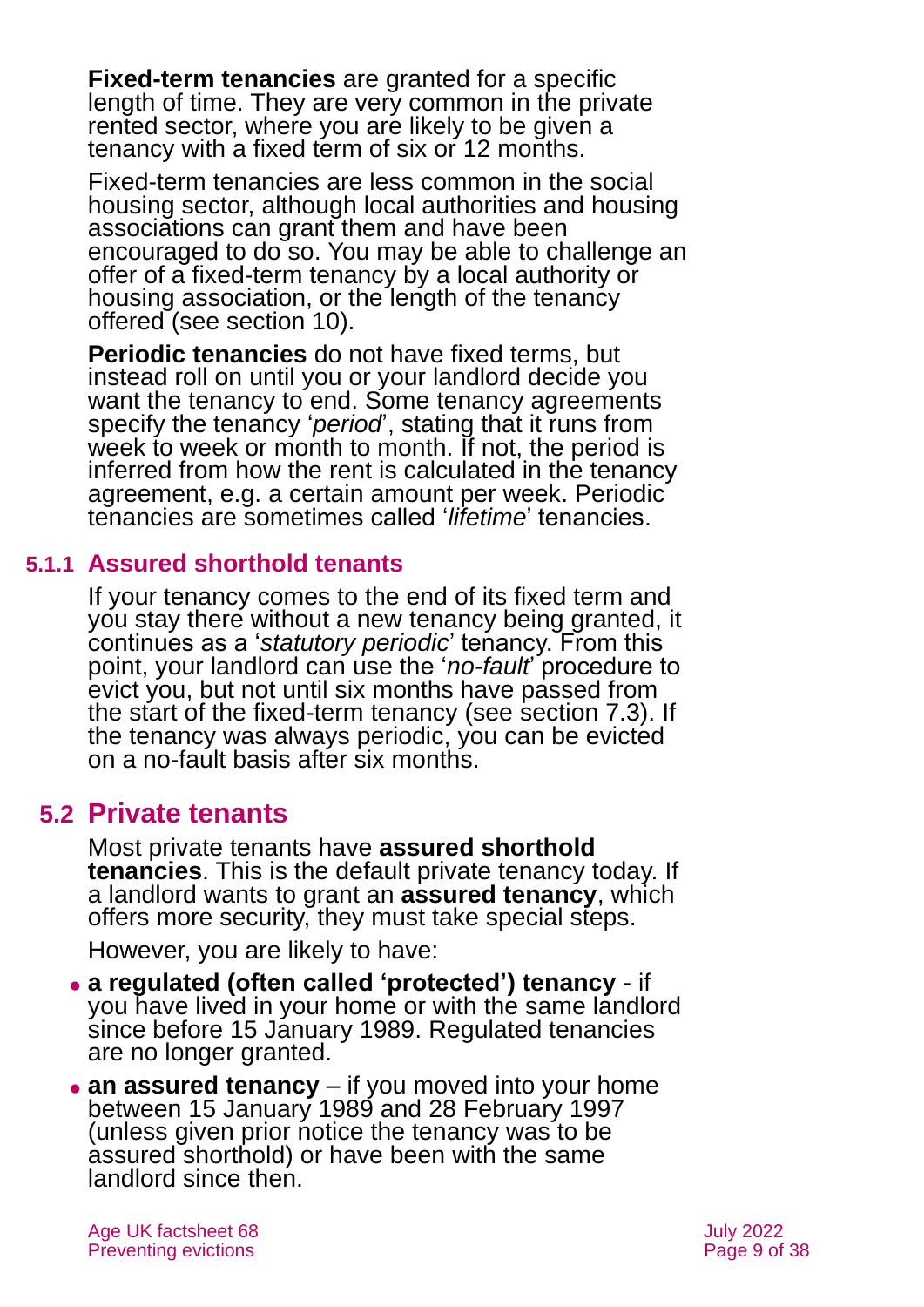Regulated tenancies are governed by the *Rent Act 1977*. Assured and assured shorthold tenancies are governed by the *Housing Act 1988*.

## **5.3 Local authority and housing association tenants**

If you live in social housing, you are likely to have one of the following:

- ⚫ **a secure tenancy** (governed by the *[Housing Act](http://www.legislation.gov.uk/ukpga/1985/68/contents)  [1985](http://www.legislation.gov.uk/ukpga/1985/68/contents)*) – housing association tenants who moved in before 15 January 1989 and local authority tenants
- **an assured tenancy** housing association tenants who moved in on or after 15 January 1989.

However, some social landlords grant fixed term tenancies, either on a trial basis or as a rule of thumb.

If your landlord does this, you may have an **introductory** or **flexible tenancy** (if renting from a local authority) or an **assured shorthold tenancy** (if renting from a housing association). This is only relevant if you moved in fairly recently. For more information, see [section 10.](#page-22-1)

If a local authority transfers its stock to a housing association, all existing tenants become assured tenants of the housing association. You may keep extra rights, for example the right to buy.

## <span id="page-9-0"></span>**6 The eviction process**

If you have one of the tenancy types mentioned in [section 5,](#page-7-0) the eviction process has three main stages:

- **1** the landlord serves a notice indicating they want the property back
- **2** the court grants an '*order for possession*'
- **3** the court issues a warrant authorising bailiffs to evict you.

However, there may be more stages or fewer. You may end up going to court several times, for example if a possession order is '*suspended*' or '*postponed*' and you struggle to comply with conditions the court has set (see [section 6.1](#page-11-0) for more information).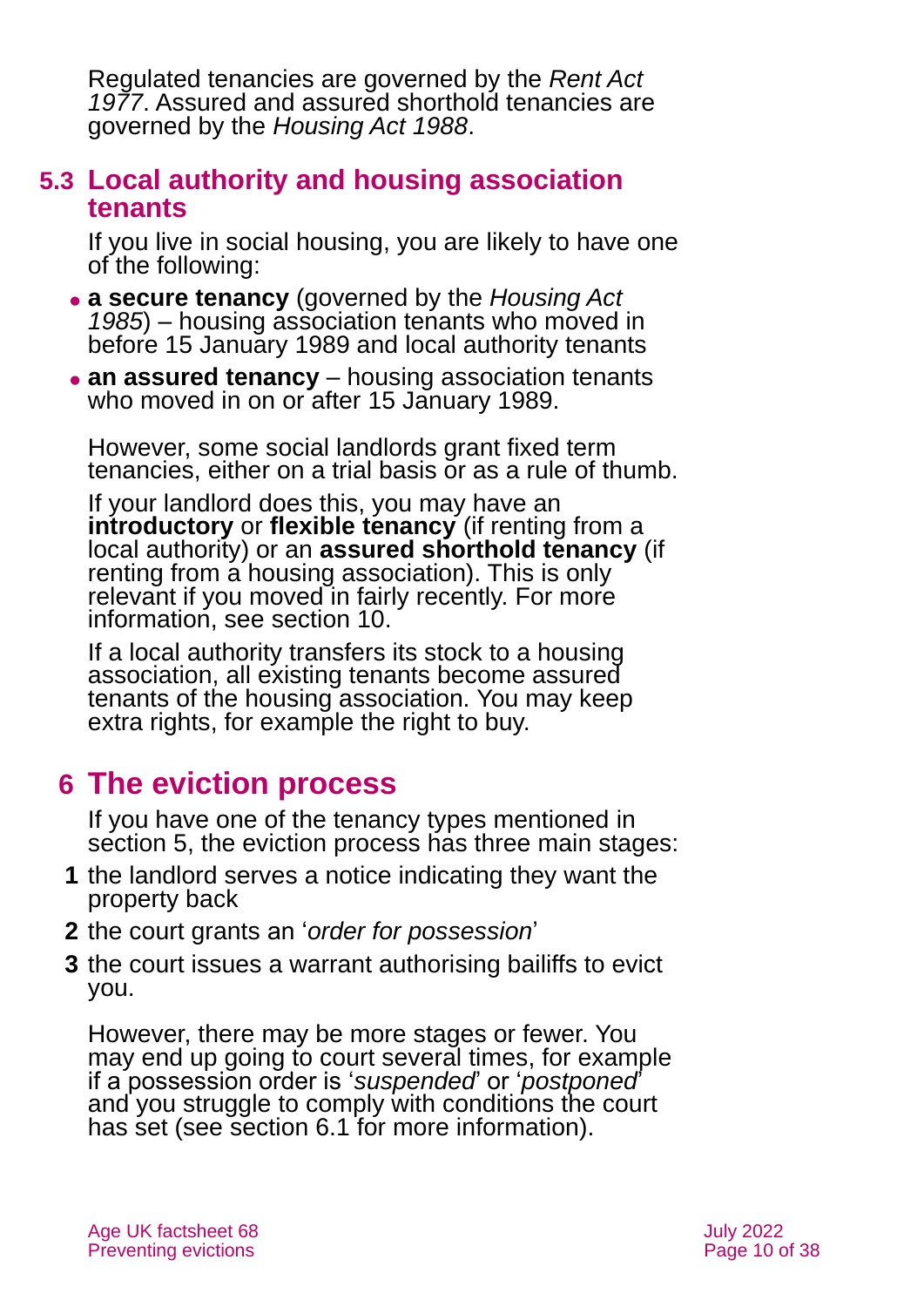On the other hand, the court can sometimes allow a possession hearing to take place without the landlord serving notice first. It may do this if you have caused considerable nuisance to your neighbours, for example.

You may choose to leave at the end of the notice period or by the date specified on the order for possession, meaning no further action is necessary. Speak to an adviser before doing this.

More information on the individual steps is now set out overleaf.

#### **Stage one – eviction notice**

It is likely you will receive a *'notice to quit'*, a *'notice seeking possession'* or a *'notice requiring possession'* as the first stage in the eviction process. The type of notice depends on your tenancy and the reason why the landlord is seeking possession.

In most cases, a notice must include your name and address and give you a period of time before the landlord will apply to court for a possession order. In some cases, your landlord's name and address and full details of any '*ground*' for possession must be given. A 'g*round*' is the reason why the notice is being served (see [section 6.1\)](#page-11-0).

Different grounds require different notice periods. For some, a landlord should give two months' notice, for others, two weeks or less. For assured shorthold tenancies, no ground is required if the landlord is seeking possession after six months or at the end of a longer fixed term, but at least two months' notice must be given.

#### **Stage two - order for possession**

When the notice period ends, the landlord can apply to the court for a possession order. If your landlord takes action in the courts, you may end up having to pay some, or all, of their legal costs.

For most tenancies, there must be a court hearing to decide whether an order should be granted. There is a fast-track procedure for assured shorthold tenancies if the landlord is applying on a '*no-fault*' basis, meaning there may not be a court hearing (see [section 6.3\)](#page-15-1). The court still has to consider the case and look at all relevant papers.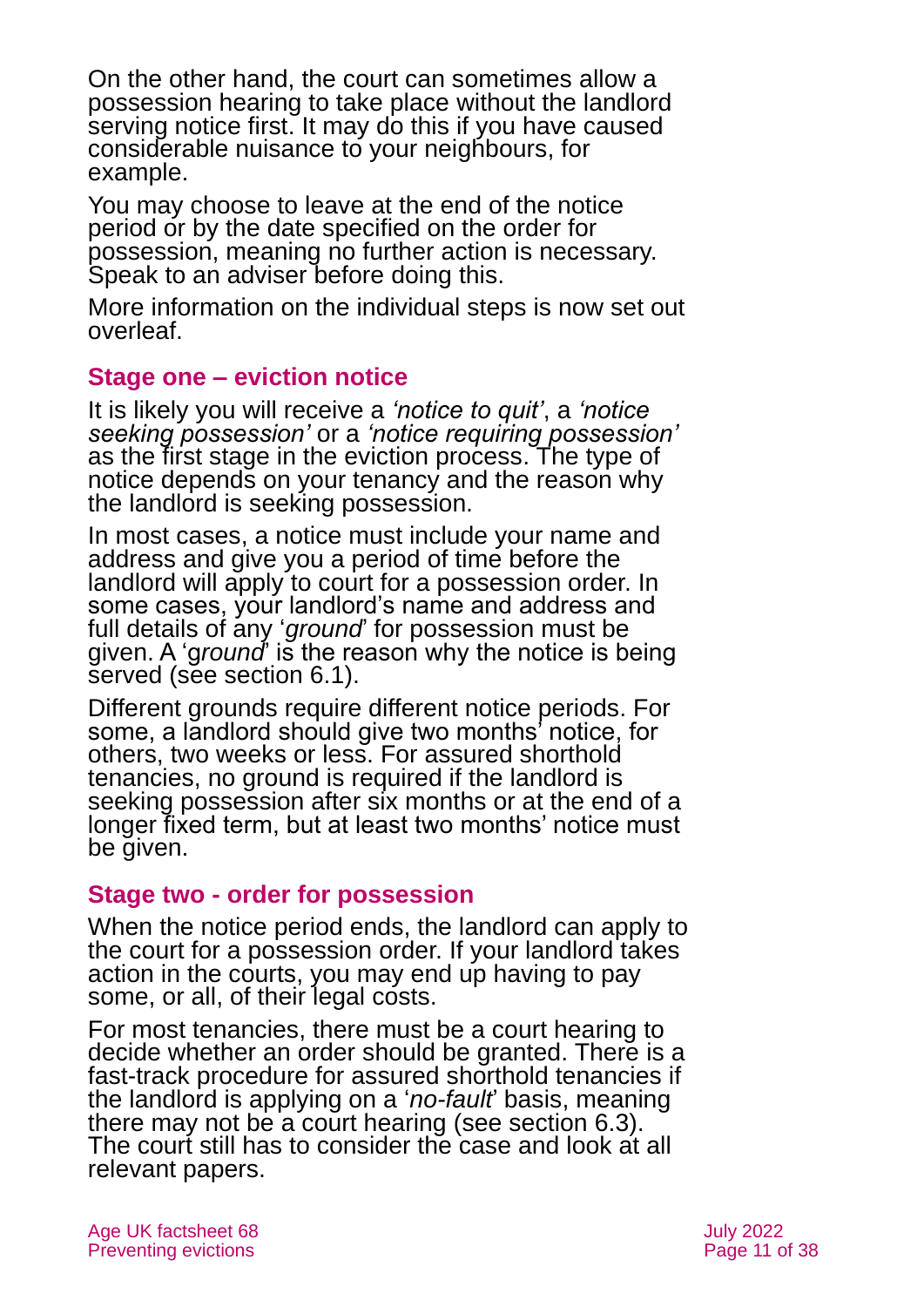If a possession order is granted '*outright*', you are told to leave the property by a certain date, usually two weeks after the date on the order. You can ask the court to allow you up to six weeks to leave if you would otherwise experience '*exceptional hardship*'.

In some cases, the court may grant a possession order that is '*suspended*' or '*postponed*', meaning a bailiff's warrant will not be granted if you comply with certain conditions

#### **Stage three – bailiff's warrant**

If you do not leave by the date on the possession order or comply with conditions set by the court, your landlord can apply to the court for a warrant authorising bailiffs to evict you.

Most eviction cases are dealt with by the county court. However, your landlord can ask for your case to be transferred to the High Court. The county court judge decides whether to allow this. If they do, the eviction is carried out by officers working for the High Court, sometimes called '*Sheriffs*'. High Court eviction is usually quicker, and Sheriffs have powers to seize your goods if money is owed.

You will not generally be notified if your landlord applies for a warrant in the county court. They must notify you in if they apply in the High Court, but there is no requirement for the notice to be in a particular form. In one case, a reminder from the landlord of the terms of the possession order and a request for the tenant to leave was deemed to be sufficient.

Unless the court directs otherwise, a notice of eviction must be delivered to your property at least 14 days before the eviction date. This applies regardless of the route your landlord has chosen (county or High Court).

## <span id="page-11-0"></span>**6.1 Grounds for possession**

In most cases, your landlord must have a specific reason for wanting to evict you (a '*ground for possession*'), for example rent arrears, anti-social behaviour, or other breaches of your tenancy agreement. The court will not make a possession order unless it is satisfied the ground applies.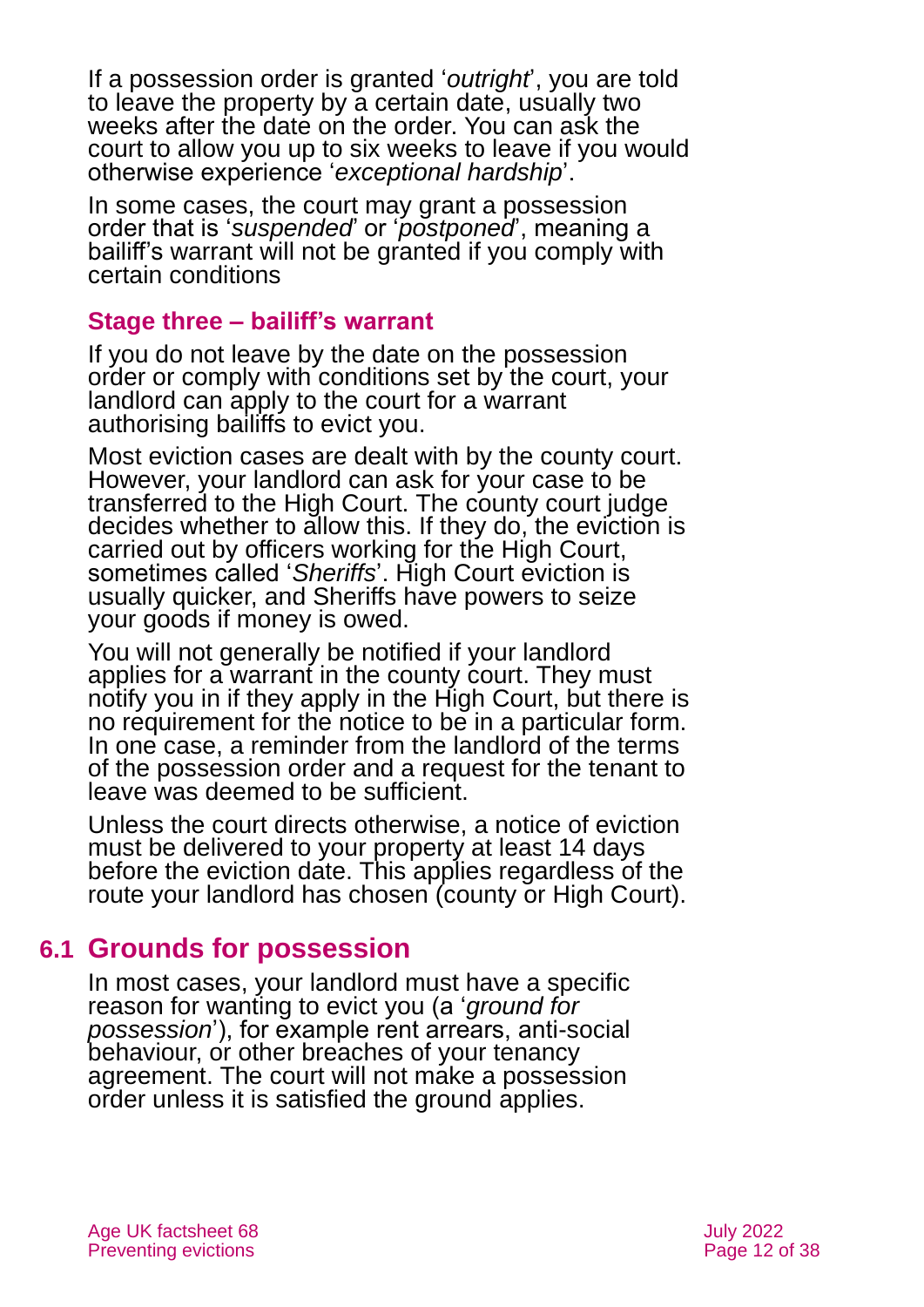The grounds for possession are set out in law and vary according to tenancy type, although there is overlap. Grounds for possession are either '*mandatory*' or '*discretionary*'. See [sections 6 to 8](#page-9-0) for the main grounds for possession your landlord can use.

The main exception is if you are an assured shorthold tenant, as your landlord does not need a ground after a certain point and can evict you on a '*no-fault*' basis. See [section 6.3](#page-15-1) for more information.

### **Mandatory grounds**

If a ground is mandatory, the court has no discretion over whether it makes a possession order. It must make an order if it is satisfied the ground applies. However, you may be able to challenge eviction on '*public law*', human rights, or discrimination grounds (see [section](#page-8-0) 5.2). There may be a requirement on the landlord to show that suitable alternative accommodation is available for you.

#### **Discretionary grounds**

If a ground is discretionary, the court has discretion over whether it makes an order. It will only make an order if this is '*reasonable*'. In some cases, suitable alternative accommodation must be available for you (see [section 6.3\)](#page-15-1).

In deciding whether eviction is reasonable, the court may consider factors such as the length of time you have lived in the property, your health and age, your conduct and willingness to remedy any issues, and in cases of anti-social behaviour, the effects of your behaviour on others.

When considering a claim for possession on a discretionary ground, the court has the power to '*adjourn*' (delay) the proceedings to give you time to clear rent arrears or rectify another issue. Alternatively, it can grant an order that is '*suspended*' or '*postponed*' on certain conditions.

If you fail to meet these conditions, the landlord can go back to court and ask for a bailiff's warrant to be granted, although you may be able to ask the court to vary the terms of the order instead.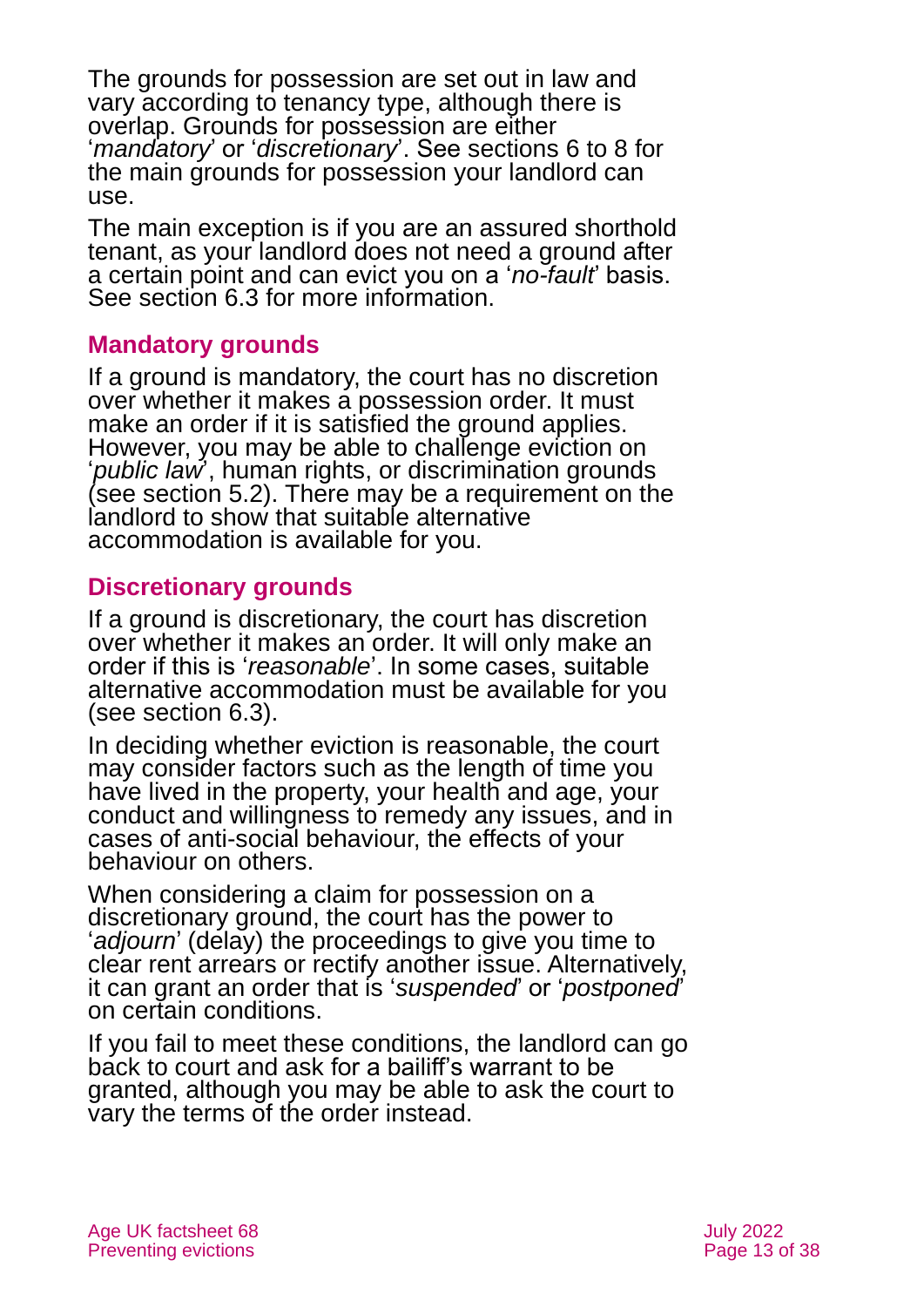If your landlord is a local authority or a housing association, they must comply with a [Ministry of](https://www.justice.gov.uk/courts/procedure-rules/civil/protocol/pre-action-protocol-for-possession-claims-by-social-landlords)  [Justice Pre-Action Protocol](https://www.justice.gov.uk/courts/procedure-rules/civil/protocol/pre-action-protocol-for-possession-claims-by-social-landlords) before seeking to evict. This sets out steps they should take if you are in rent arrears or are '*particularly vulnerable*'. If their ground for possession is discretionary and they do not comply with the protocol, the court can dismiss the case.

## <span id="page-13-0"></span>**6.2 Defending a claim for possession**

If you receive a notice from your landlord stating they want the property back, seek advice immediately. Bring a copy of the notice to your appointment with the adviser so they can check when your notice period runs out, why your landlord is seeking possession, and whether the notice is valid.

A notice may be invalid if the landlord uses the wrong form (for some tenancies, notice must be given using a specific form) or if the form is not properly completed, does not give enough information about why possession is being sought, or gives an incorrect date by which you should leave the property.

If your notice is invalid, the court may refuse to grant a possession order. This is unlikely to prevent eviction altogether, as your landlord can simply serve a valid notice to begin the process again, but it could buy you time to consider your options or remedy any issues.

It may be possible to raise a defence against eviction by disputing the landlord's ground for possession, or by claiming they are behaving unlawfully or unreasonably. If the ground for possession is discretionary, you can argue that eviction would be unreasonable. If the landlord must show that suitable alternative accommodation is available, you could challenge its suitability or availability.

Your ability to raise a successful defence depends on factors such as your tenancy type, the reason your landlord is seeking possession, whether they are classed as a '*public body*' (meaning they must comply with public and human rights law), and whether you have a '*protected characteristic*' under the *Equality Act 2010*.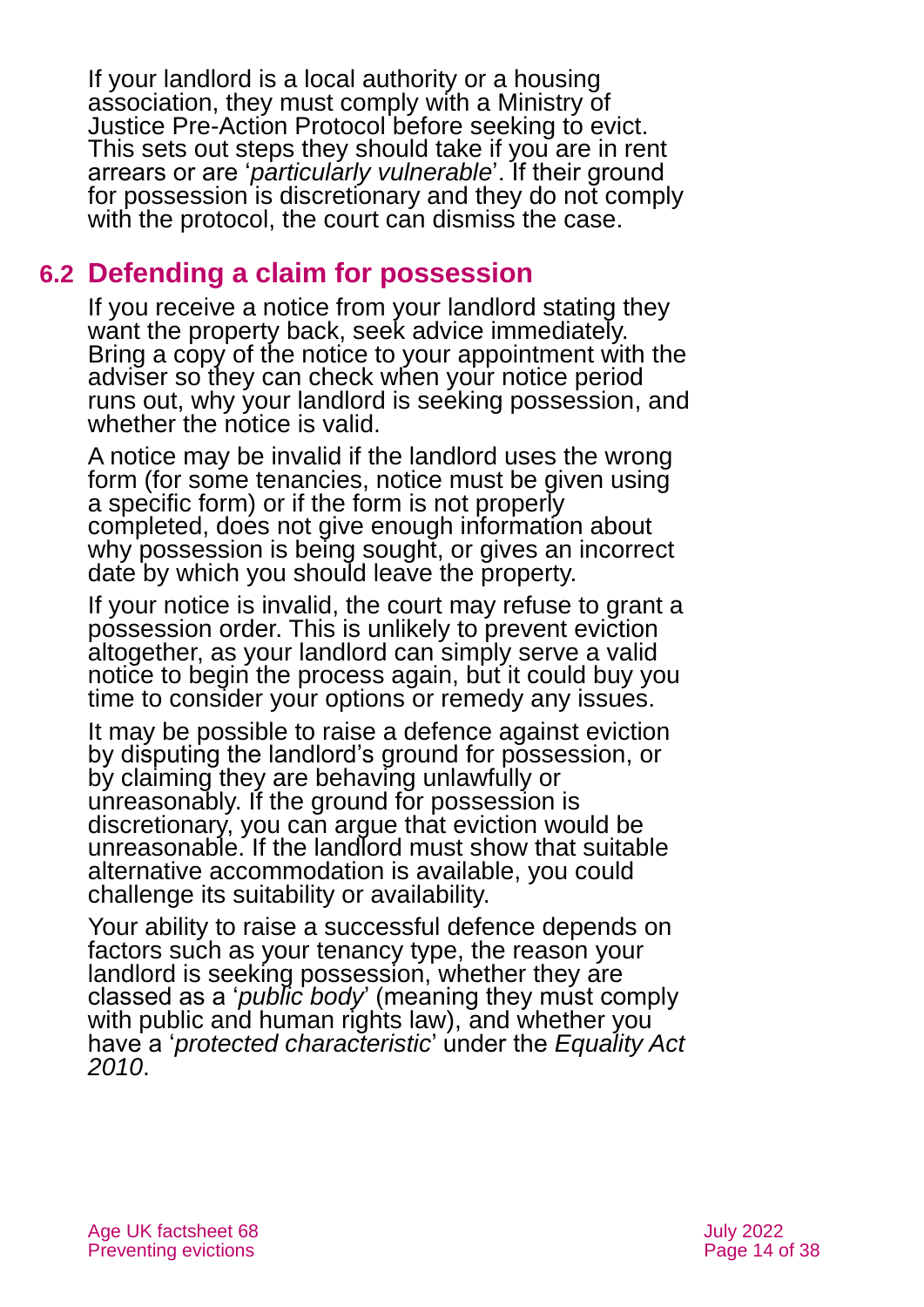If you have a disability and possession is sought because you have done, or not done, something that might relate to being disabled, the possession proceedings may be considered discriminatory under the *Equality Act 2010*. For example, you may have been prevented from claiming Housing Benefit on time because of a mental health problem.

If your notice appears invalid or there are other '*defences*' you can raise against eviction, you may be referred for specialist legal help. Legal aid funding is available for eviction cases. You must meet eligibility criteria to qualify, such as being on a low income or in receipt of certain benefits. Contact a local Law Centre or [Citizens Advice](#page-33-0) for more information.

#### **When can eviction be challenged?**

You should always seek advice to see what can be done about an eviction. The earlier you do this, the better your chances of keeping your home, although it is possible to challenge eviction at every stage of the process, including after a bailiff's warrant has been issued.

In some exceptional cases, it is even possible to regain occupation of a property after you have been evicted. This includes where there has been an abuse of process or you have been given misleading information by the landlord or the court about the eviction and how you might act to stop it.

#### **'***No-fault***' evictions, including '***retaliatory***' evictions**

For assured shorthold tenancies, no ground for possession needs to be given after a certain point. This is often called a '*no-fault*' eviction and can be difficult to challenge as, usually, the landlord must simply follow the correct procedure for possession to be granted.

There are legal restrictions that aim to prevent '*retaliatory*' evictions, when a landlord uses the nofault procedure to evict a tenant who has complained about the condition of their property. See section 5 of factsheet 67 *[Home improvements and repairs](https://www.ageuk.org.uk/globalassets/age-uk/documents/factsheets/fs67_home_improvements_and_repairs_fcs.pdf)* for more information. See [section 7.3](#page-17-0) for other restrictions on using the no-fault procedure.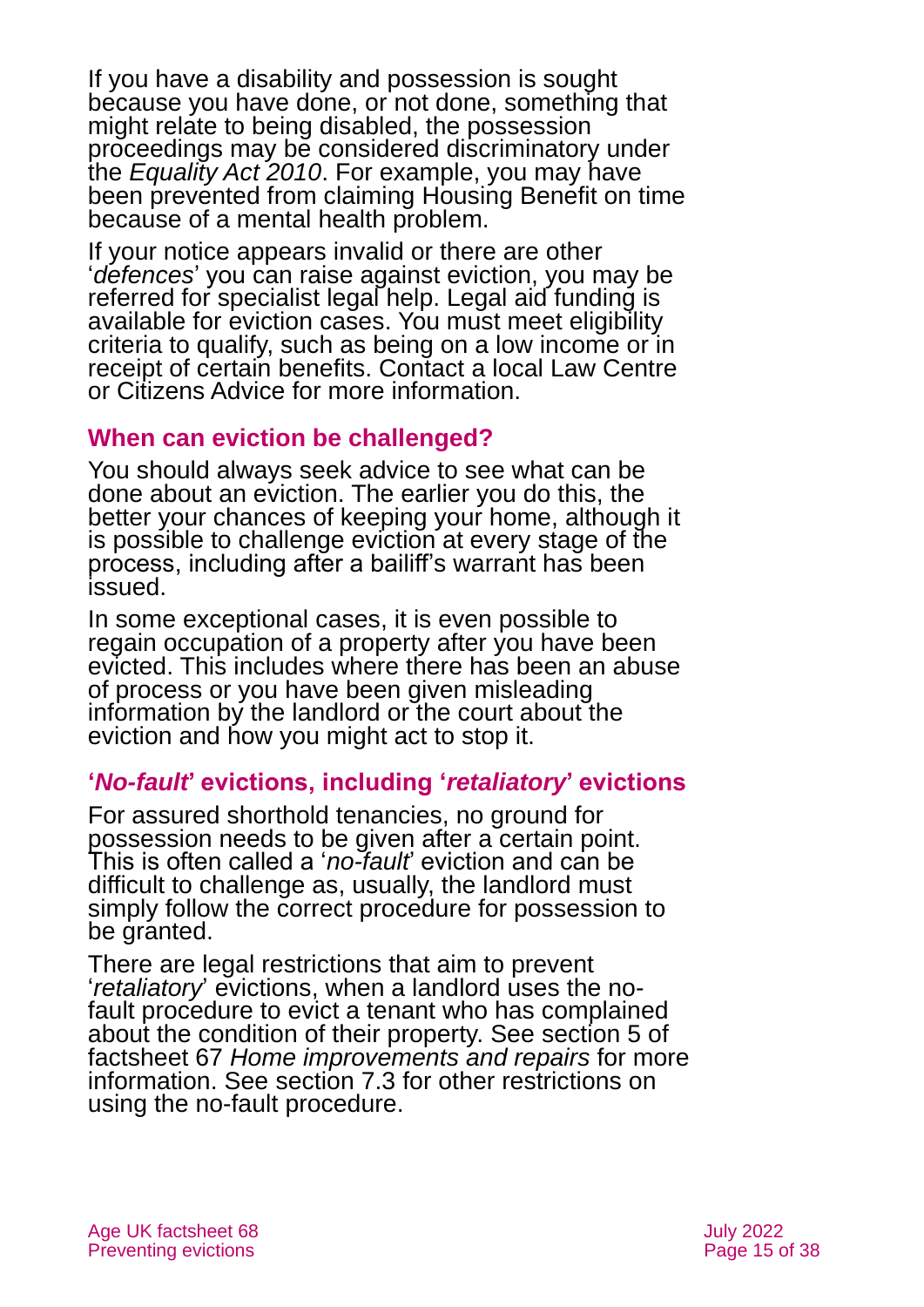## **6.3 Suitable alternative accommodation**

<span id="page-15-1"></span>In some cases, the court can only grant a possession order if satisfied you are to be provided with suitable alternative accommodation. The suitability rules vary depending on your tenancy type but generally, the new tenancy must offer the same or comparable security of tenure and the new property must meet certain conditions.

If you are a regulated or assured tenant, the court must consider whether the new property is '*reasonably suitable*' in terms of proximity to your workplace, cost and size. If furniture was provided under your old tenancy, similar or '*reasonably suitable*' furniture must be provided at the new property.

If you are a secure tenant, the court must consider additional issues, such as the proximity of the new property to a family member's home (if essential to wellbeing) and the terms of the tenancy agreement.

In some cases, a landlord can provide a certificate from the local authority stating they will re-house you by a specified date. Seek advice, particularly if the court must also be satisfied eviction is reasonable.

## <span id="page-15-0"></span>**7 Grounds for possession for private tenants**

## **7.1 Regulated (often called 'protected') tenants**

Regulated tenancies offer very strong rights. They are often referred to as '*protected*' tenancies, but actually have two phases (a '*protected*' phase and a '*statutory*' phase). Most are now in their statutory phase.

The protected phase of a fixed-term regulated tenancy ends when the fixed term expires. If the tenancy is periodic, it ends when the landlord serves a notice to quit. If you remain in occupation after a protected tenancy ends, a statutory tenancy comes into being. Statutory tenants can only be evicted if the landlord can prove a ground to the court.

### **7.1.1 Mandatory grounds**

The main mandatory grounds are:

⚫ the landlord previously lived in the property or bought it for their retirement and now wants to live in or sell it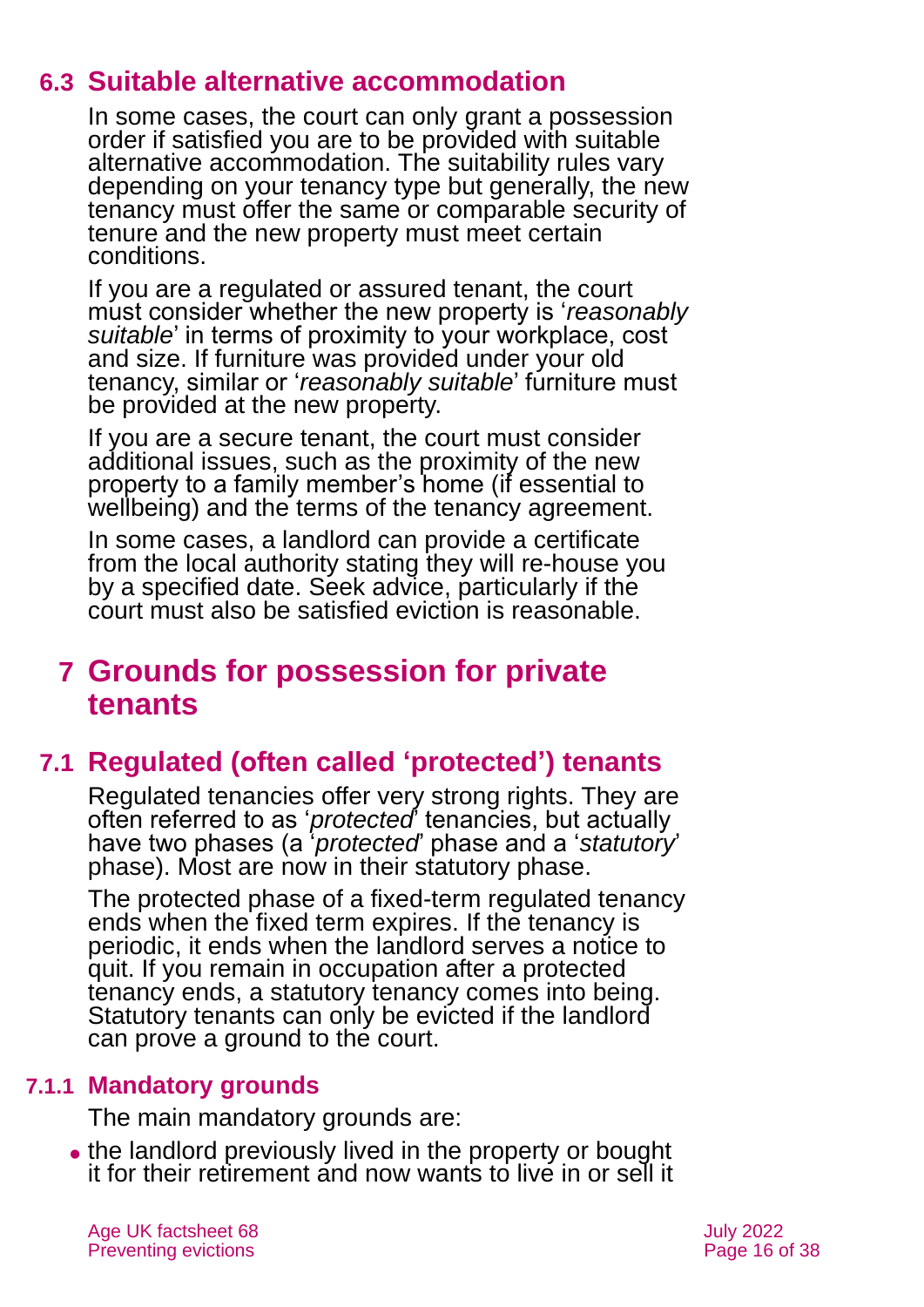- the property was intended for a member of the clergy, or was previously occupied by a farm manager, widow or widower, and has been temporarily let out to an ordinary tenant
- ⚫ the landlord is a member of the armed forces and intends to live in the property after discharge.

Normally, these grounds can only be used if the landlord notified you in writing before your tenancy started that you may be evicted for such a reason (although the court can make an exception).

## **7.1.2 Discretionary grounds**

Discretionary grounds for possession include:

- not paying your rent
- ⚫ damaging or neglecting the property or furniture
- ⚫ causing a nuisance or annoyance
- ⚫ renting the property to someone else without the landlord's permission
- ⚫ the landlord needs the property for themselves or family
- ⚫ you are a former employee of the landlord and the property is needed for a new employee
- ⚫ there is suitable alternative accommodation available.

<span id="page-16-0"></span>The court must be satisfied it is reasonable to make a possession order.

## **7.2 Assured tenants**

Assured tenants have strong tenancy rights and can only be evicted if the landlord can prove a ground to the court.

If the tenancy is within a fixed term, the landlord can only use some of the grounds to gain possession and, in most cases, only if there is a clause in the tenancy agreement allowing it to be ended in this way.

For example, the discretionary ground where the landlord can show that suitable alternative accommodation is available to you cannot be relied upon.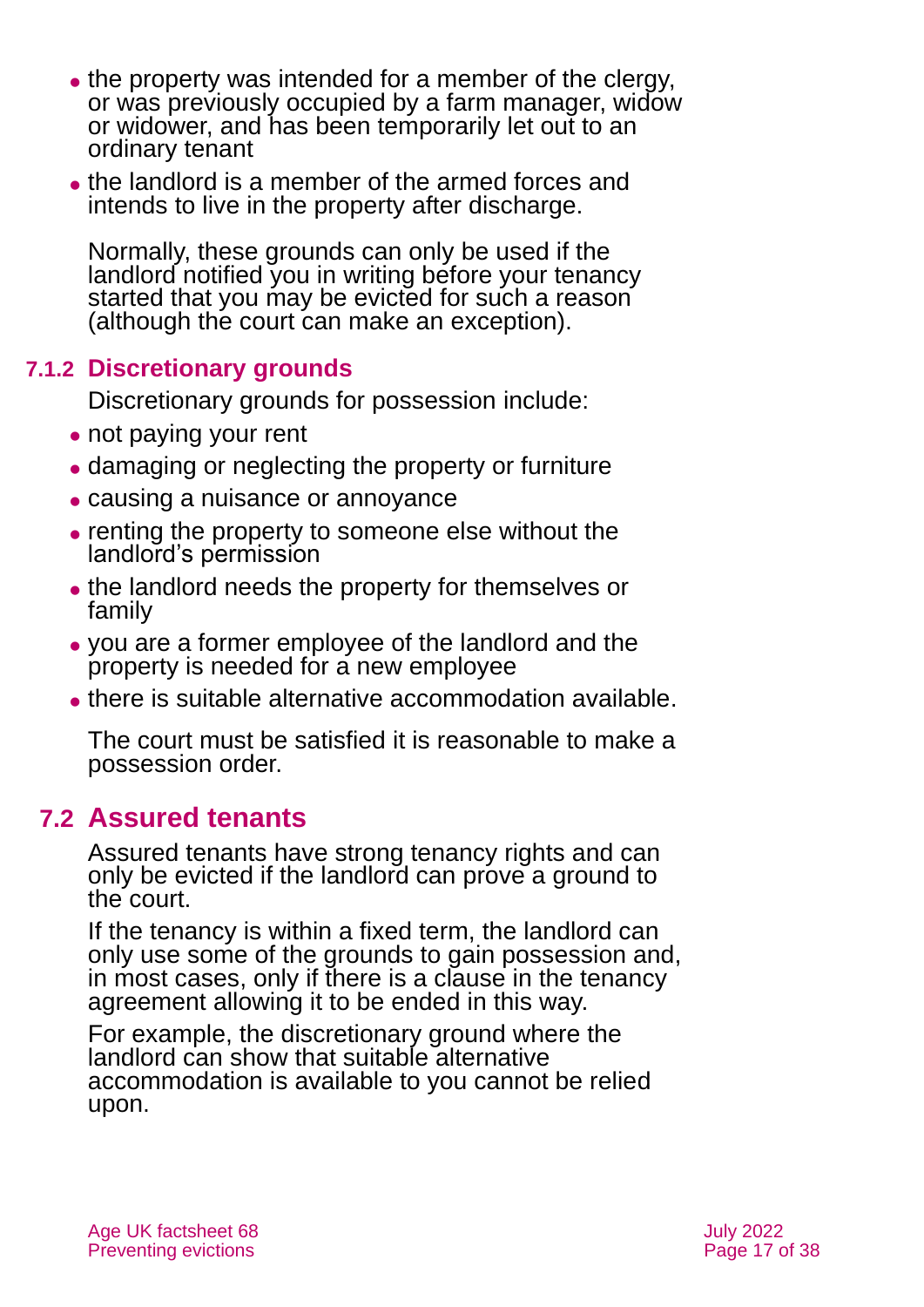### **7.2.1 Mandatory grounds**

<span id="page-17-1"></span>The main mandatory grounds include:

- ⚫ the landlord previously lived in the property or intends to do so and told you this before your tenancy started (the court can make an exception)
- $\bullet$  the mortgage lender is repossessing the property  $$ this ground can only be used in certain circumstances, seek advice if in this position
- ⚫ the landlord intends to demolish or carry out substantial work to the property
- ⚫ significant rent arrears both at the date the landlord serves notice and the date of the hearing - at least eight weeks' arrears if paying weekly or fortnightly, or two months' arrears if paying monthly
- ⚫ conviction for a serious offence or anti-social behaviour that has been proven in another court – see factsheet 9, *[Anti-social behaviour in housing](https://www.ageuk.org.uk/globalassets/age-uk/documents/factsheets/fs9_anti-social_behaviour_in_housing_fcs.pdf?dtrk=true)*, for more information.

## **7.2.2 Discretionary grounds**

Discretionary grounds for possession include:

- ⚫ the landlord can show that suitable, alternative accommodation is available for you
- ⚫ some rent arrears (at the time of serving the notice and at the start of court proceedings)
- persistent delays in rent payment
- breaking a condition of your tenancy agreement
- ⚫ damaging or neglecting the property or furniture
- ⚫ causing a nuisance or annoyance to neighbours or other people living in or visiting the area
- ⚫ false information given by you prior to the grant of the tenancy.

<span id="page-17-0"></span>In these cases, the court must be satisfied that it is reasonable to make a possession order.

## **7.3 Assured shorthold tenants**

An assured shorthold tenancy is a type of assured tenancy and has limited security. During the first six months (or the length of the fixed term if longer), you can only be evicted if your landlord proves one of the grounds for possession set out in [section 7.2.](#page-16-0)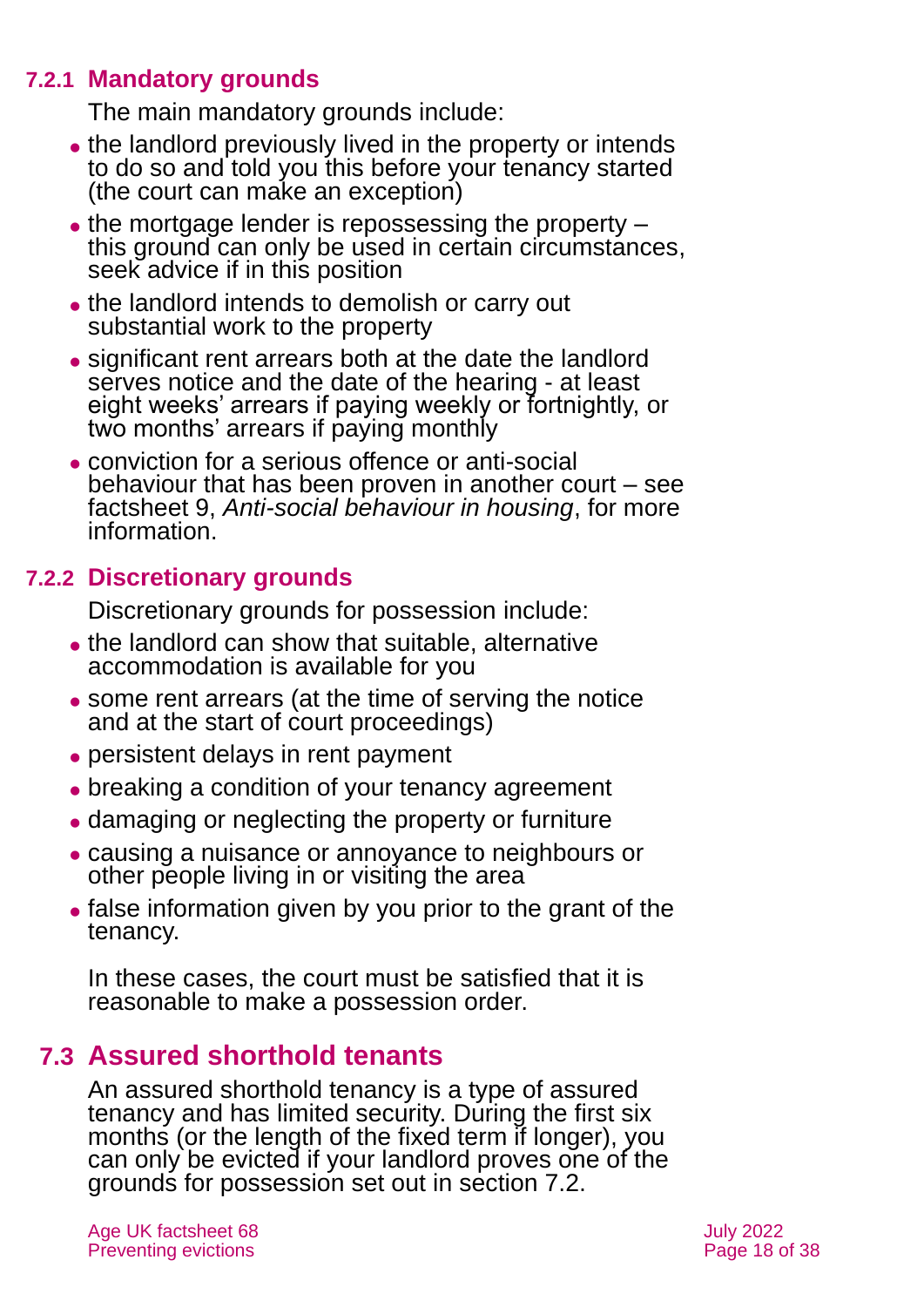After the first six months (or the end of the fixed term if longer), you can be evicted on a '*no-fault*' basis. This means the landlord does not have to prove a ground in court, although they must follow the correct procedure.

No-fault eviction may be called a '*section 21*' eviction. This is because the landlord must serve a '*section 21*' notice to start the process. To be valid, a section 21 notice must be in writing and, in some cases, use a specific legal form. It must give you at least two months' notice that the landlord wants the property back.

If you have a fixed term assured shorthold tenancy with a housing association or another social landlord, they should give you notice at least six months before the end of the fixed term if they plan not to renew the tenancy. This applies if your tenancy was granted on or after 1 April 2012 for a fixed term of at least two years.

The notice must be in writing, state that the landlord will not be renewing the tenancy and tell you where to get help and advice. If the landlord does not serve this notice, the court cannot make a no-fault order for possession at the end of the fixed term. The landlord must also serve a section 21 notice as explained above.

### **Restrictions on no-fault eviction – all tenancies**

A landlord cannot serve a valid section 21 notice if they have not complied with their deposit protection obligations. The law says landlords granting assured shorthold tenancies must protect your deposit in an '*authorised scheme*'.

The rules are different depending on when your deposit was paid. If it was paid on or after 1 April 2012, your landlord should have protected it within 30 days of receipt and should have provided you with '*prescribed information*', including details of where it is protected.

If they did not protect the deposit within 30 days of receipt, or they fail to give you information about where it was protected within 30 days, they cannot use the no-fault procedure until they return the money to you (subject to agreed deductions), or until the matter has been decided in court or settled out of court.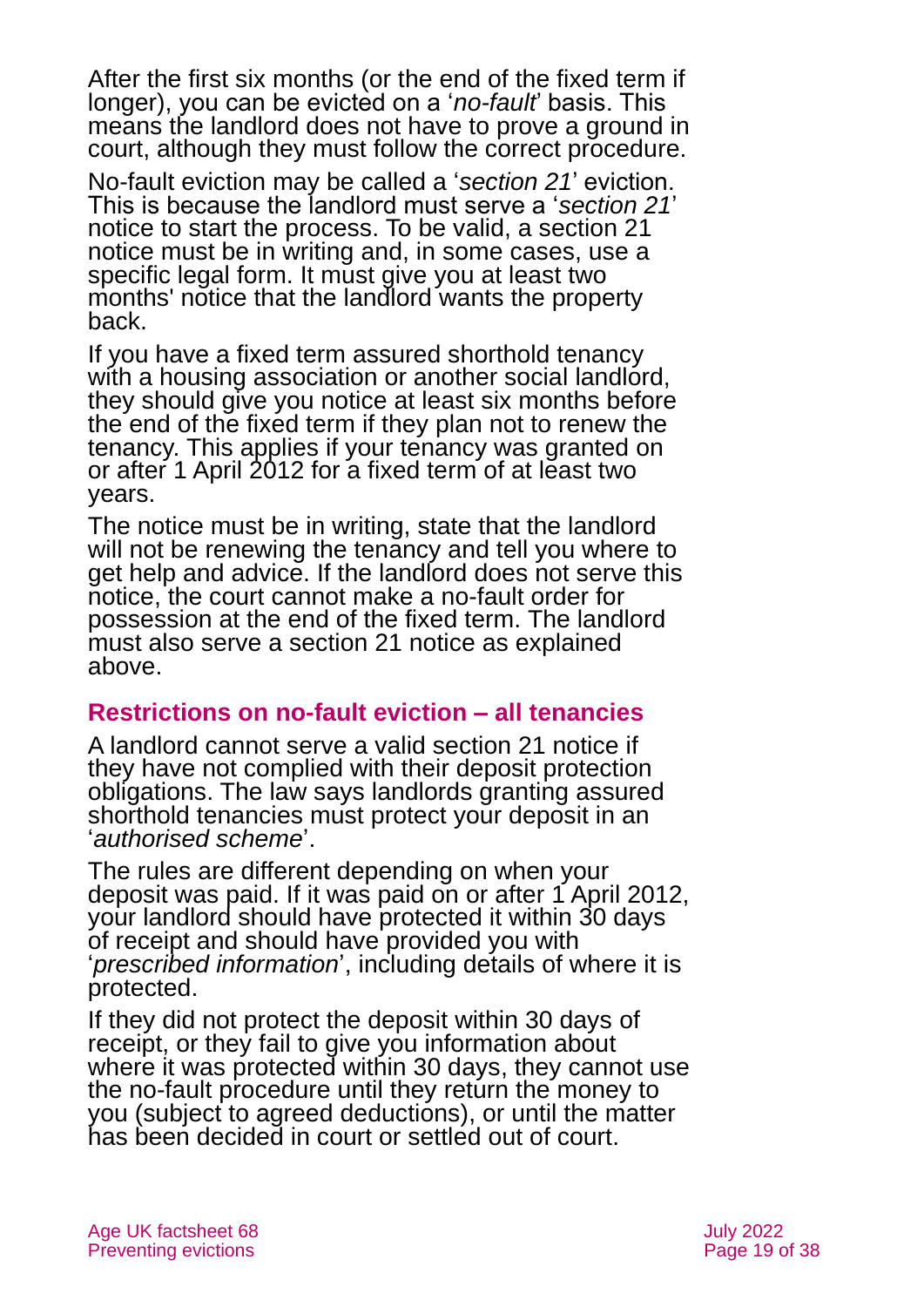A landlord must not serve a section 21 notice within the first four months of the tenancy. If your tenancy has been renewed, the four-month period begins on the first day of the original tenancy. If you have been served with a section 21, your landlord must commence court proceedings within a specific time limit (usually six months). If they do not, they must serve a fresh notice to start the process again.

If your rent privately, your landlord cannot serve a valid section 21 notice if you have complained about the property's condition and been backed up by the local authority serving a notice. Nor can they serve a valid notice if they have charged you an unlawful fee and not repaid this or credited it towards your rent. See factsheets 67, *[Home improvements and repairs](https://www.ageuk.org.uk/globalassets/age-uk/documents/factsheets/fs67_home_improvements_and_repairs_fcs.pdf)* and 63, *[Finding private rented accommodation](https://www.ageuk.org.uk/globalassets/age-uk/documents/factsheets/fs63_finding_private_rented_accommodation_fcs.pdf)* for more information.

### **Further restrictions for new tenancies**

Further restrictions on a landlord's ability to use the no-fault procedure were introduced by the *Deregulation Act 2015*. These apply if your tenancy was granted or renewed on or after 1 October 2015.

Your landlord cannot use the no-fault procedure if they have not provided you with a copy of your property's current Energy Performance Certificate and current gas safety certificate. This applies if you rent from a private landlord or housing association. If you rent privately, the landlord must also provide you with an up-to-date copy of the government's '*[checklist for](https://www.gov.uk/government/publications/how-to-rent/how-to-rent-the-checklist-for-renting-in-england)  [renting](https://www.gov.uk/government/publications/how-to-rent/how-to-rent-the-checklist-for-renting-in-england)*' at some point during the tenancy.

#### **Challenging no-fault eviction**

The rules above mean a no-fault eviction can be challenged, even though the landlord does not have to prove a ground in court. Seek advice if you are in this position. However, you should be clear about what you can hope to achieve by challenging eviction in this way. You may only succeed in delaying eviction.

This may give you time to explore your housing options, but some options, such as making a homelessness application, can be more difficult to pursue if you are not at immediate risk of losing your home.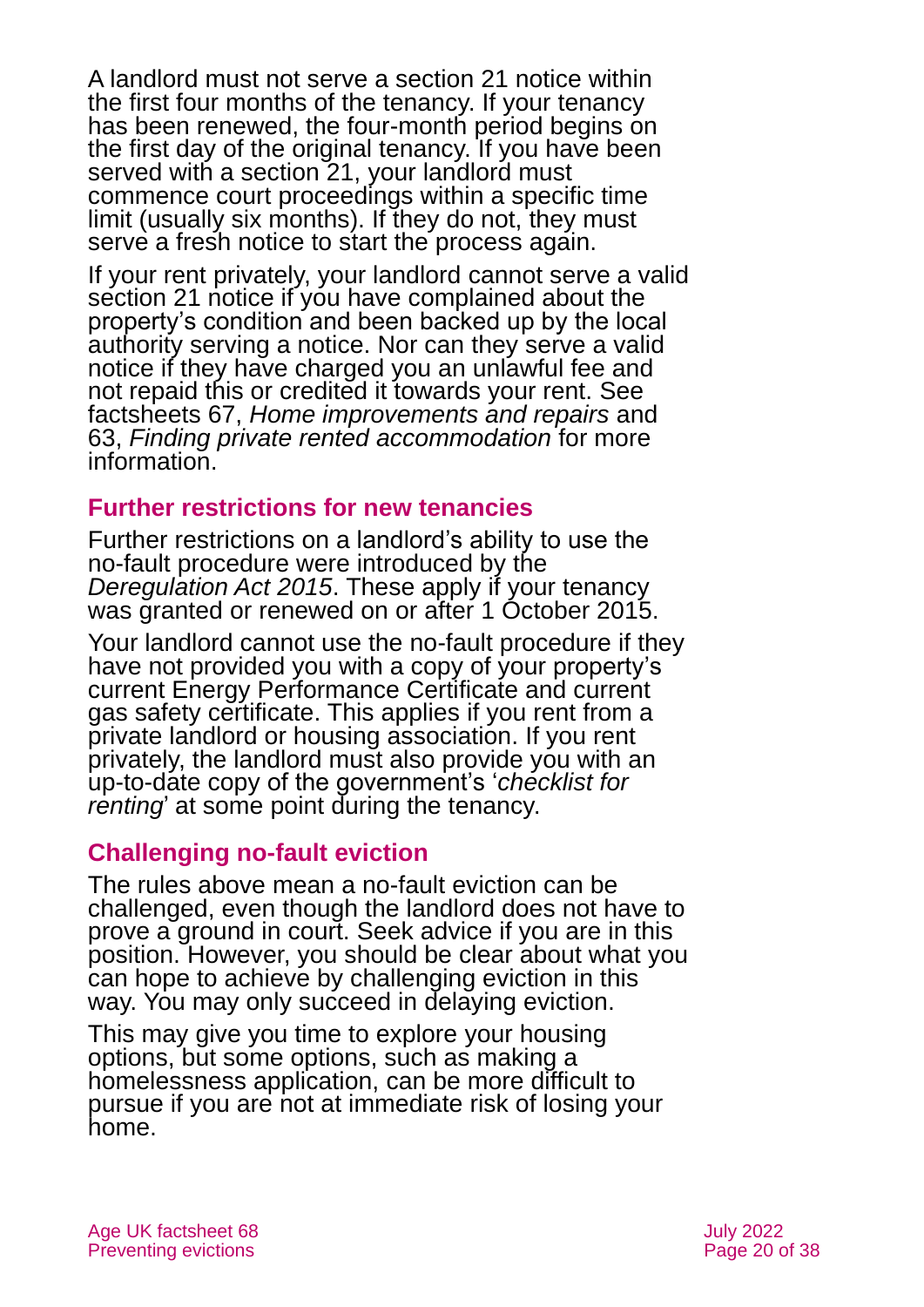Bear in mind that if you do not leave by the date on the section 21 notice and the matter goes to court, you may have to pay your landlord's costs and your credit score can be affected.

See Age UK information guide 8, *[Housing options](https://www.ageuk.org.uk/globalassets/age-uk/documents/information-guides/ageukig08_housing_options_inf.pdf?dtrk=true)* for information about your housing options and [factsheet](https://www.ageuk.org.uk/globalassets/age-uk/documents/factsheets/fs89_homelessness_fcs.pdf?dtrk=true)  89, *[Homelessness](https://www.ageuk.org.uk/globalassets/age-uk/documents/factsheets/fs89_homelessness_fcs.pdf?dtrk=true)* for information about the homelessness application and assessment process.

#### **Homelessness and no-fault eviction**

A local authority should consider you '*threatened with homelessness*' if you receive a valid section 21 notice that is due to expire within 56 days (unless you have other accommodation available to you). Provided you are '*eligible for assistance*' on the basis of your immigration status and nationality, the authority has a duty to help you prevent homelessness.

Such help usually lasts for a maximum of 56 days. However, if you are threatened due to a section 21 notice meeting the above conditions, the authority cannot stop helping you simply because this time period has elapsed.

It must continue to help you until its duty ends for another reason, for example you become homeless. If that happens, the authority must take steps to help you resolve your homelessness. It is important to note you can be treated as homeless before an eviction is actually carried out. This is because you are homeless if you have accommodation but it is not reasonable for you to stay there.

Government guidance states it is unlikely to be reasonable for an assured shorthold tenant to stay past the expiry of a section 21 notice if the landlord intends to seek possession, further efforts from the local authority to resolve the situation are unlikely to be successful, and there is no defence to eviction. Do not give up your accommodation without speaking to the authority first.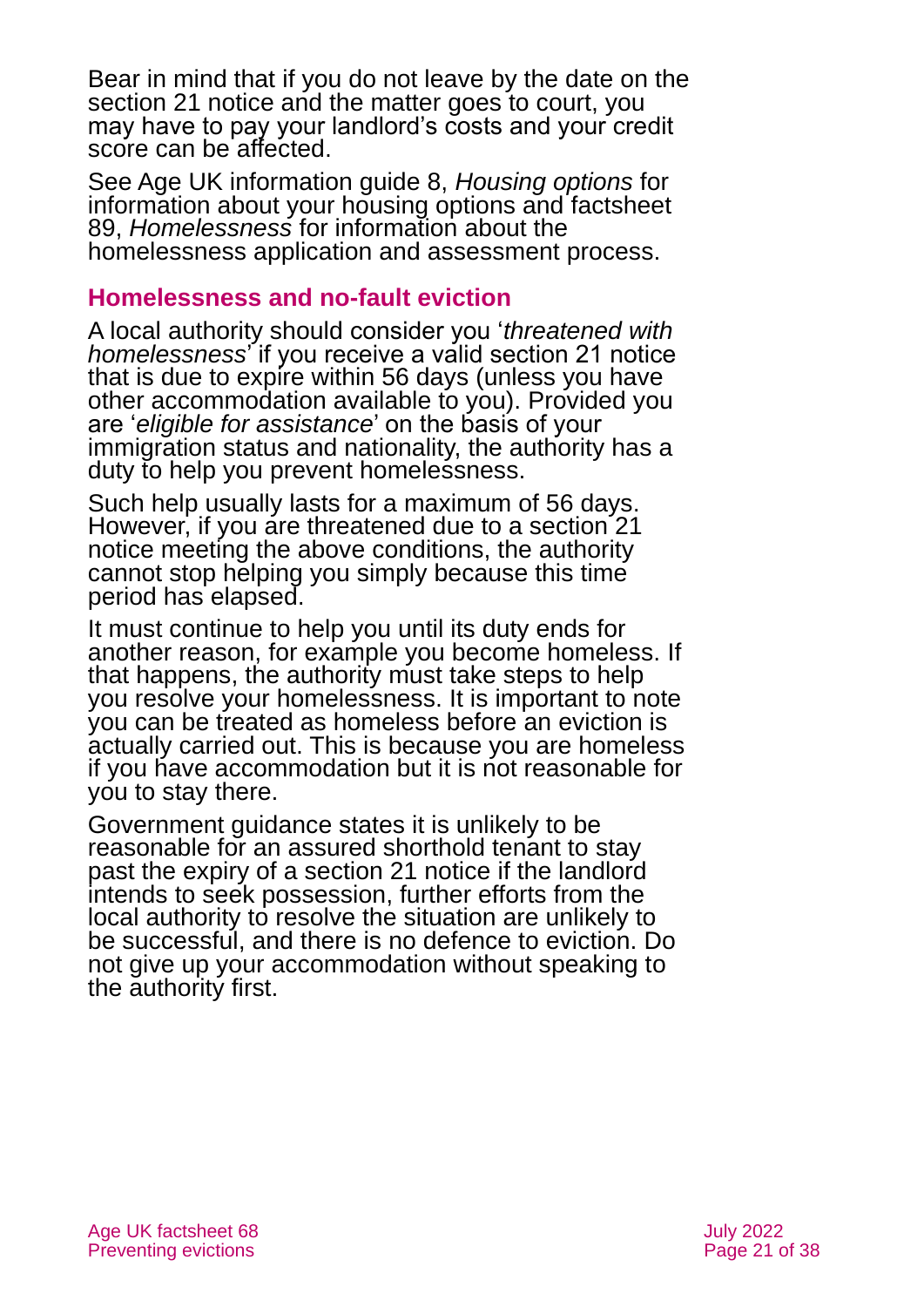## <span id="page-21-0"></span>**8 Grounds for possession for local authority tenants**

Most local authority tenants are '*lifetime*' secure tenants and can only be evicted on certain grounds. There are exceptions, for example your tenancy is probationary, fixed term or demoted, or you are homeless and living in temporary accommodation provided by the authority.

#### **8.1.1 Mandatory grounds**

These include:

- ⚫ your home is illegally overcrowded
- ⚫ your landlord needs the property empty in order to repair or demolish it
- ⚫ an '*absolute*' ground for anti-social behaviour (ASB), identical to the mandatory ASB ground for assured tenants in [section 7.2.1.](#page-17-1)

Broadly speaking, the court will only make a possession order if satisfied that suitable alternative accommodation is available to you. This does not apply if your landlord is seeking possession due to '*absolute*' ASB.

### **8.1.2 Discretionary grounds**

These include:

- ⚫ not paying your rent or breaking a condition of your tenancy agreement
- ⚫ damaging or neglecting the property or furniture provided by the landlord
- ⚫ causing a nuisance or annoyance to local residents or visitors
- ⚫ you or your partner have left the property because of domestic violence, including threats of violence, and are not going to return
- ⚫ you obtained your tenancy by giving false information to the landlord.

In these cases, the landlord must prove one of the grounds applies and the court must be satisfied it is reasonable to make a possession order.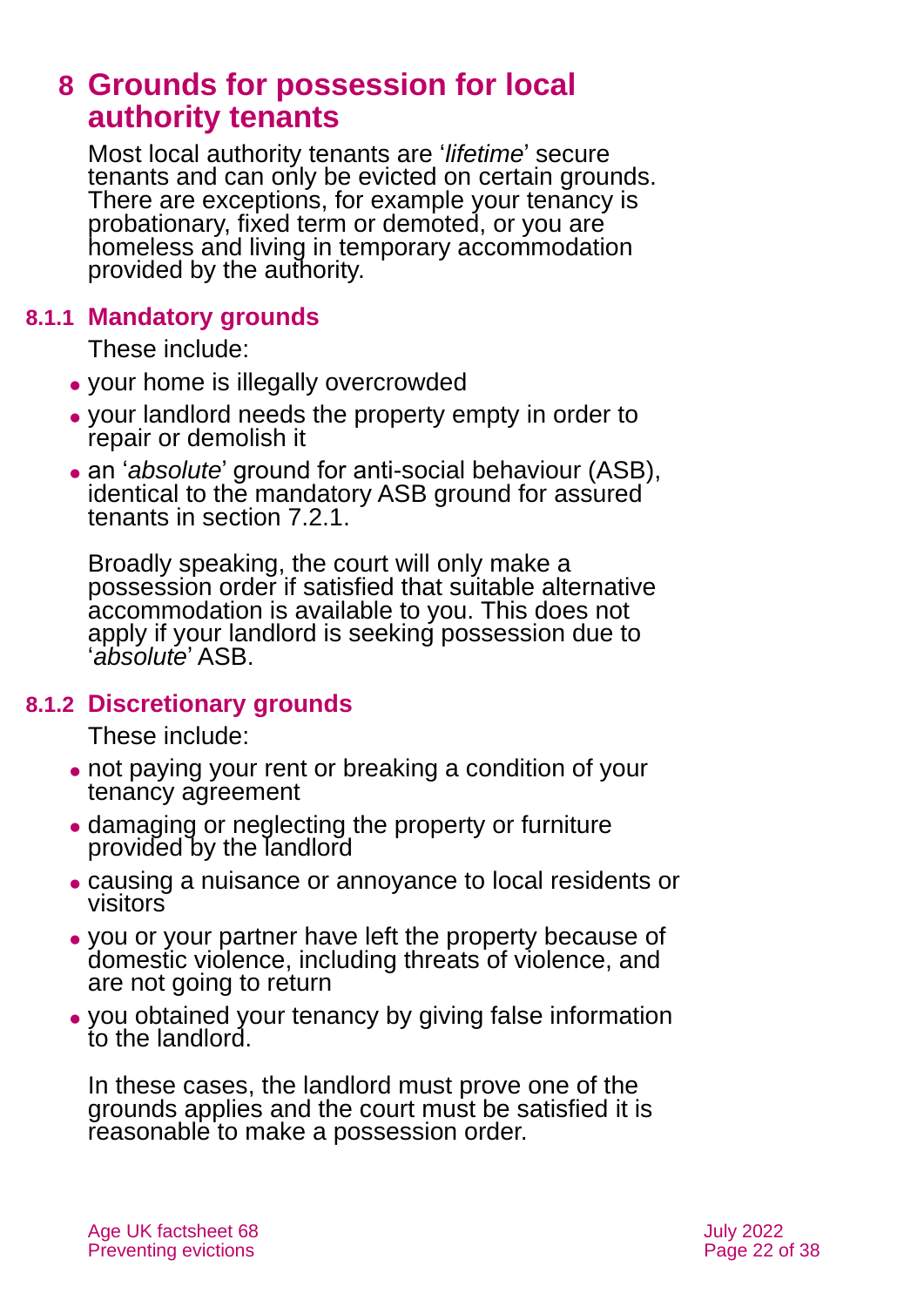There are discretionary grounds where the landlord must also show they can provide you with suitable alternative accommodation. These include:

- ⚫ your home is specifically designed or adapted for someone with a physical disability or other special needs and no one with those needs lives with you, or
- ⚫ you took over the tenancy after a previous tenant died and the home is larger than you need, except if you were the spouse or civil partner of the previous tenant (it is unclear if this applies if you were live-in partners).

## <span id="page-22-0"></span>**9 Grounds for possession for housing association tenants**

If you are a housing association tenant and your tenancy began before 15 January 1989, the grounds for possession are the same as for secure local authority tenants.

If your tenancy began on or after 15 January 1989, the grounds for possession are the same as for assured private tenants, with an additional discretionary ground available in domestic violence cases.

A housing association can seek possession if you or your partner have left the property because of domestic violence, including threats of violence, and are not going to return.

Some housing association tenants have less protection, for example if you have a fixed-term or demoted tenancy. Housing associations may offer fixed-term tenancies as a probationary or longer-term measure.

## <span id="page-22-1"></span>**10 Probationary, '***flexible***' and demoted tenancies**

## **10.1 Probationary tenancies**

Both local authorities and housing associations can grant probationary or trial tenancies to new tenants. These generally last for 12 months.

Provided there are no issues during that time, you should get another, more secure tenancy at the end of the 12-month period, although this could be a fixedterm tenancy.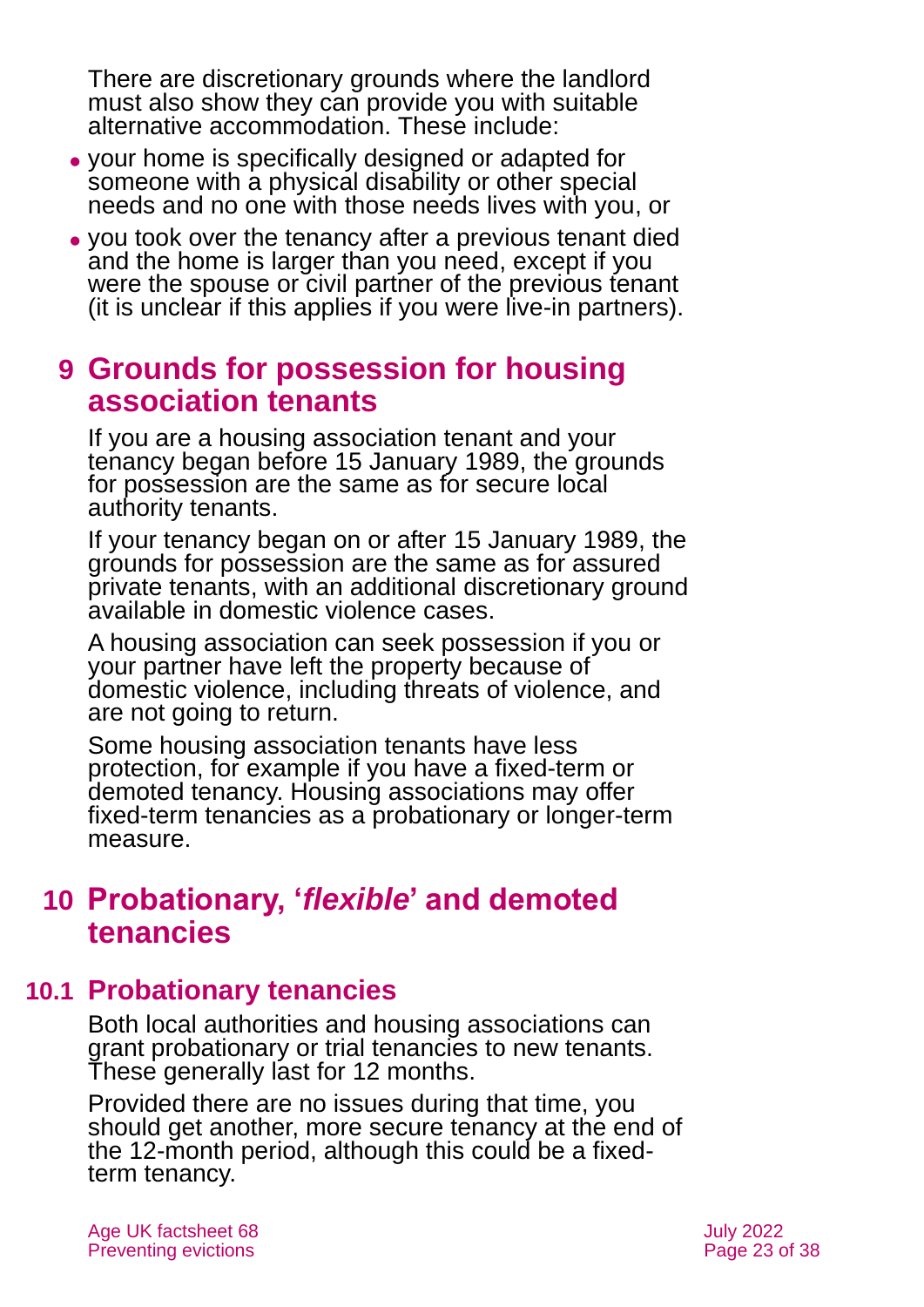Probationary tenancies have limited security of tenure and you can be evicted fairly easily if problems arise, such as rent arrears or anti-social behaviour.

Local authority probationary tenancies are called '*introductory tenancies*'. Housing association probationary tenancies are called '*starter tenancies*'.

#### **Introductory tenancies – granted by local authorities**

If a local authority chooses to run an introductory tenancy scheme, they must grant introductory tenancies to all new tenants. The exception is if you are already a secure or assured tenant. This might apply, for example, if you live in a '*general needs*' council property and ask to be transferred to sheltered housing. Your new tenancy is secure or assured, not introductory.

If you are an introductory tenant, you have limited security of tenure. To evict you, the local authority must serve a notice giving its reasons and allow you 14 days to request an internal review of the decision. If no review is requested or the decision remains the same, the local authority may apply to the court for a possession order.

Provided the local authority serves the correct notice and carries out the review in accordance with the law, you have no defence to the possession claim, other than on public law, equalities, or human rights grounds.

If the authority does not start possession proceedings within a 12-month period and other conditions are met, the tenancy automatically becomes secure.

If the authority offers '*flexible*' tenancies (secure tenancies granted for fixed terms), the tenancy may become flexible after the introductory period, but only if a notice was served in advance of the tenancy being granted informing you this would happen.

Local authorities can extend introductory tenancies by up to six months, for example if there are rent arrears or to tackle anti-social behaviour. A notice of extension must give the landlord's reasons for extending.

You have the right to ask for a review of a decision to extend your introductory tenancy. You must request this within 14 days of the notice of extension being served.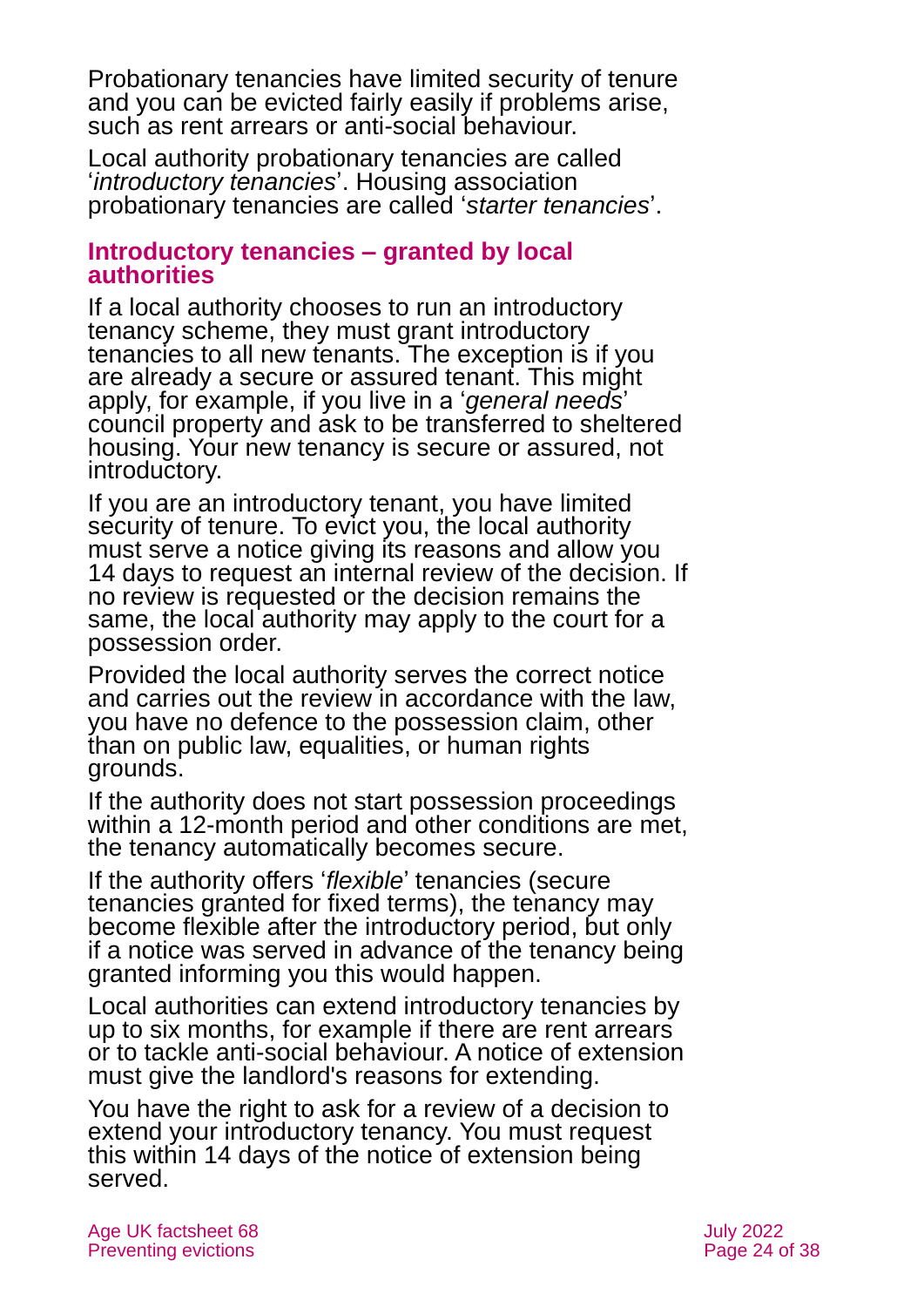#### **Starter tenancies – granted by housing associations**

If a housing association decides to operate a starter tenancy scheme, it must grant starter tenancies to all new tenants, or all new tenants in a designated area.

These should be for a maximum of 12 months, or a maximum of 18 months if reasons for extending the probationary period are given and you have the opportunity to request a review.

If no action is taken, you are offered another tenancy at the end of the trial period. Housing associations are encouraged to use tenancies with fixed terms, like a local authority flexible tenancy. These should be granted for a minimum of five years or, exceptionally, a minimum of two years.

Housing associations can grant '*lifetime*' rather than fixed-term tenancies to certain groups of people, such as older people. They should have a policy on when longer-term tenancies are granted and take the needs of vulnerable households and households with children into account.

They should give you the opportunity to appeal against or complain about the type or length of tenancy offered. They should have a policy on the circumstances in which they may or may not grant another tenancy on the expiry of the fixed term.

## **10.2 Flexible tenancies**

A flexible tenancy is a secure tenancy granted for a fixed term, normally a minimum of five years. In '*exceptional circumstances*', a flexible tenancy can be granted for a minimum term of two years. Local authorities have been able to grant flexible tenancies since 1 April 2012.

Flexible tenancies have more limited security of tenure than '*periodic*' or '*lifetime*' secure tenancies, which roll on indefinitely unless terminated by you or a court. As a flexible tenant, you can be evicted at the end of the fixed term if your landlord follows the correct procedure, although the decision to evict must not be '*wrong in law*' and you may be able to raise a public law, human rights or equality defence. See [section 6.2](#page-13-0) for more information on defending an eviction claim.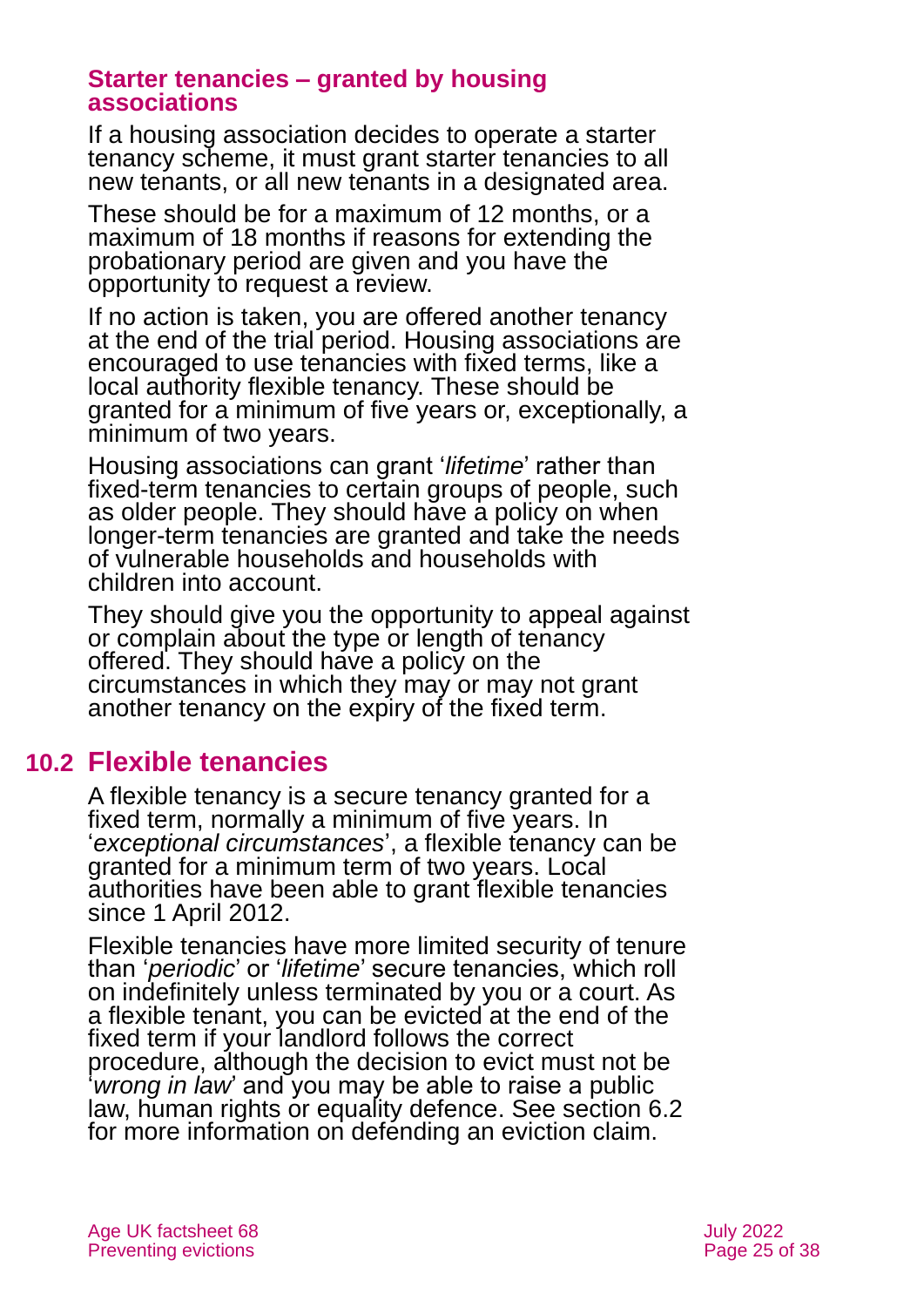When a flexible tenancy is coming to the end of its fixed term, the local authority must either grant another flexible tenancy, or a periodic secure tenancy, or seek possession. If they do not do any of these, the tenancy automatically becomes a periodic secure tenancy at the end of the fixed term.

If the authority does not want to grant another tenancy when a flexible tenancy comes to an end, it must serve two types of notice:

- the first notice must be served at least six months before the tenancy is due to end, with reasons for the non-renewal
- the second notice must be served at least two months before the tenancy is due to end, saying that the authority is seeking possession.

If you receive notice that the local authority does not intend to renew your flexible tenancy, seek advice immediately. You have 21 days from the date the first notice is served to request a review. The law says a review must, in particular, consider whether the decision has been made in line with the authority's tenancy strategy (see below). The authority must notify you in writing of its decision on the review.

Before a fixed-term flexible tenancy ends, the grounds for possession are the same as for periodic secure tenancies (see [section 8\)](#page-21-0). There must be a clause allowing the landlord to '*re-enter*' the property in this way in the tenancy agreement. Flexible tenants have other rights in common with periodic secure tenants, such as succession (see [section](#page-26-0) 11).

#### **Tenancy strategy**

Before a local authority can grant flexible tenancies, they must publish a tenancy strategy. It must set out when flexible tenancies are granted, how long the terms are and the circumstances in which the authority will grant a further tenancy after the existing tenancy ends.

Authorities must have a policy on how to take the needs of households who are vulnerable by reason of age, disability or illness, and the needs of households with children, into account. This includes offering tenancies providing '*a reasonable degree of stability*'.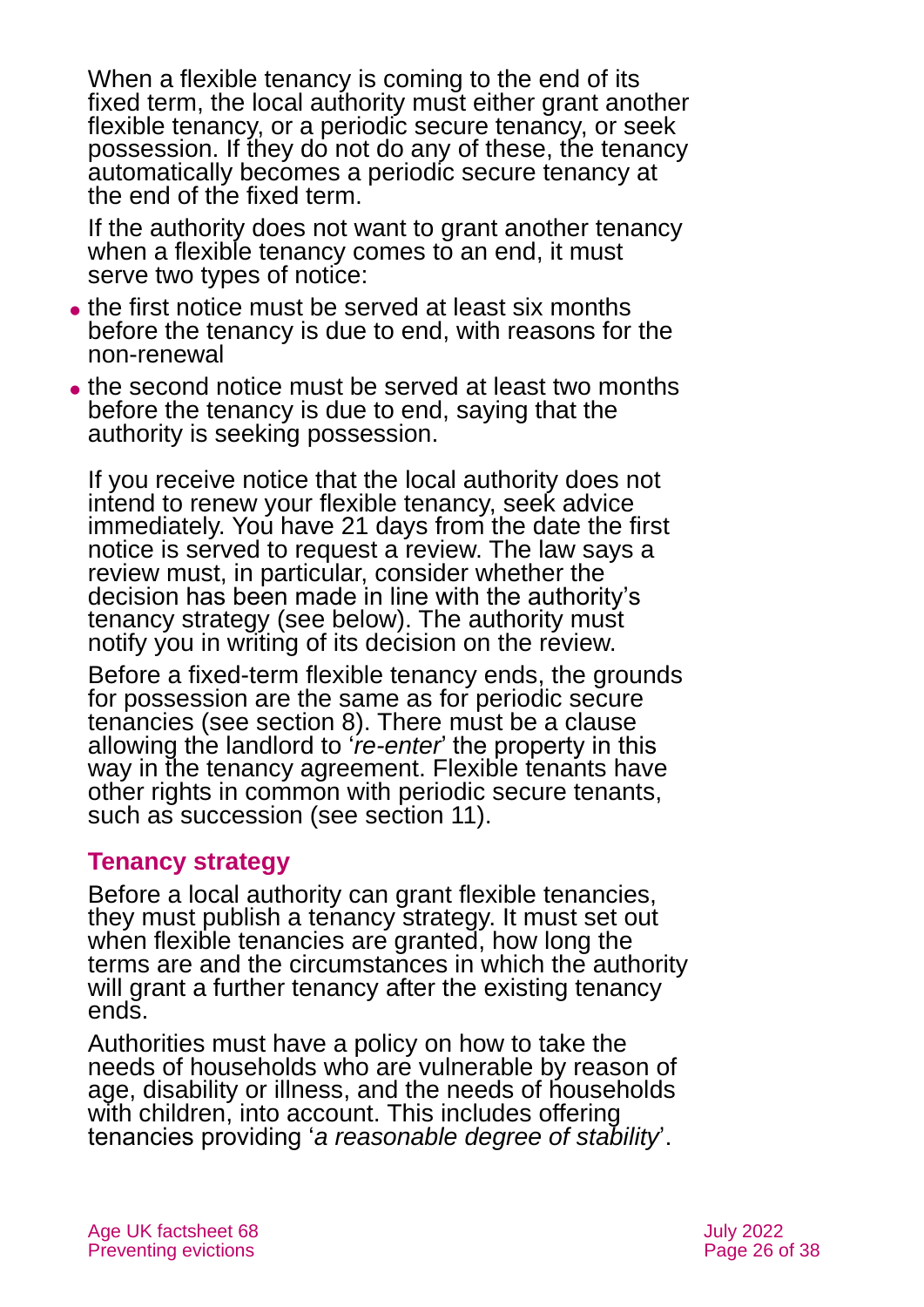You can request a review if you think the authority has not followed its policies by offering you a flexible tenancy of a certain length. You must do so within 21 days of receiving the offer, unless the authority agrees to an extension. You can make a complaint about being offered a flexible instead of a periodic secure tenancy.

## **10.3 Demoted tenancies**

Local authorities and housing associations can apply to have a tenancy '*demoted*' by the court. This reduces your security of tenure for a period of time, making it easier for the landlord to evict you.

The court makes a demotion order if satisfied you, or someone living with you or visiting you, have engaged or threatened to engage in anti-social behaviour, or used or threatened to use the property for unlawful purposes.

The court must consider it reasonable to make the order. If the landlord does not apply for possession within the period of time specified in the demotion order, usually 12 months, your tenancy becomes secure or assured again.

If you receive notice that your landlord is applying to have your tenancy demoted, seek advice immediately. See factsheet 9, *[Anti-social behaviour in housing](https://www.ageuk.org.uk/globalassets/age-uk/documents/factsheets/fs9_anti-social_behaviour_in_housing_fcs.pdf?dtrk=true)* for more information.

## <span id="page-26-0"></span>**11 The right to inherit a tenancy ('***succession***')**

Your right to inherit a family member's tenancy after their death depends on various factors, including the tenancy type, when it was granted, your relationship to the tenant, and how long you lived together.

Sometimes succession happens by law ('*statutory succession*'), meaning the tenancy automatically transfers to you if you meet certain conditions.

This section sets out the different statutory succession rules for each tenancy type. However, you should always check the tenancy agreement of the person who passed away, as this may give additional rights.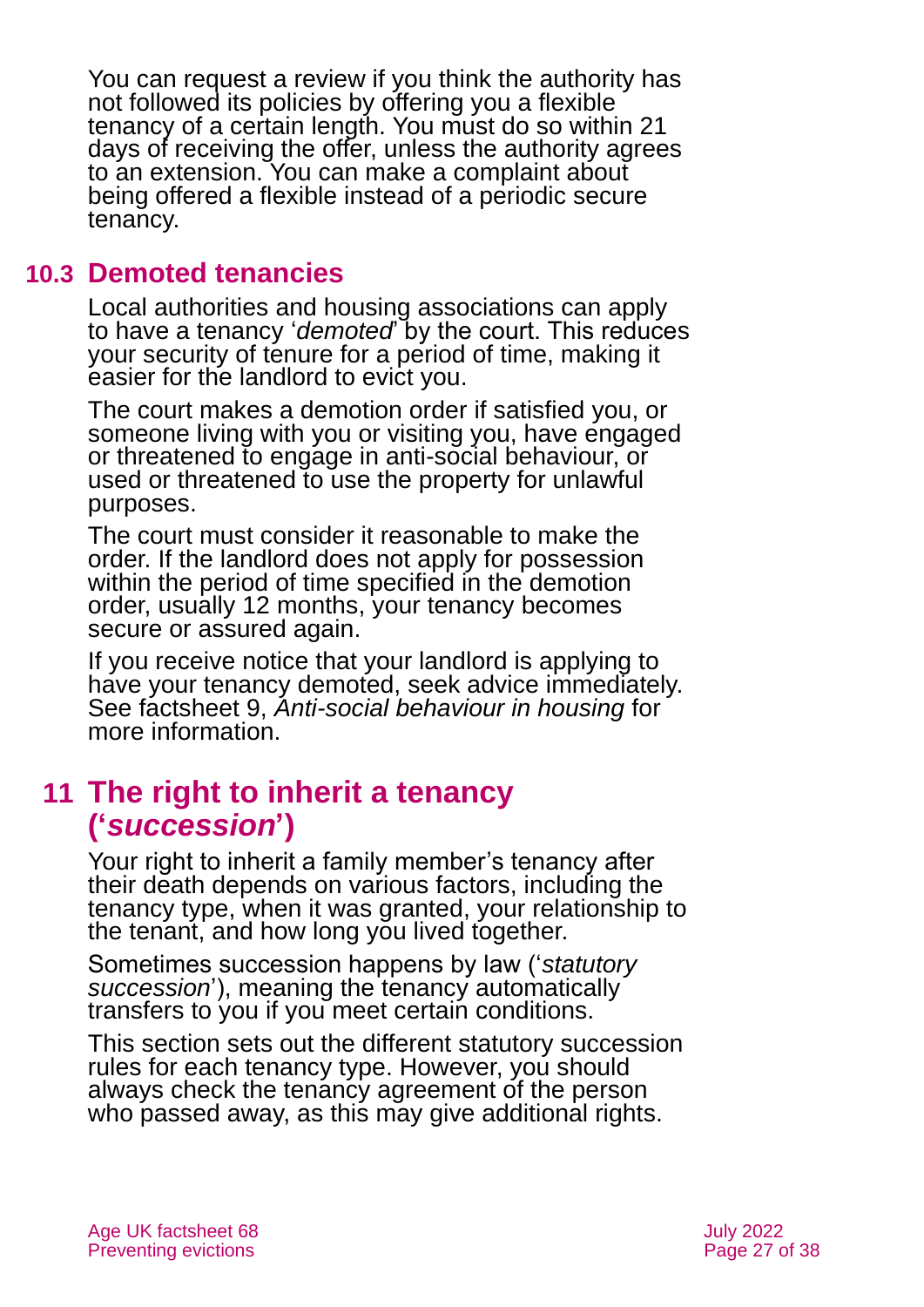If neither the law nor the tenancy agreement allow succession, check the landlord's policies to see if they will grant new tenancies in exceptional circumstances, for example to a child of deceased joint tenants.

Unless there is more than one potential successor, statutory succession happens automatically and does not have to be granted by the landlord.

However, the rules on succession are complex and it can be difficult to get a landlord to recognise your right to succeed. Seek advice if you are having difficulties with establishing a right to succession.

If there is more than one eligible successor, try and decide amongst yourselves who should succeed. If you cannot decide, it is up to the landlord or the court to make a decision.

Note, same-sex married couples are treated the same as opposite-sex married couples. Civil partners are treated the same as married couples. Same-sex partners living together as if they are married or in a civil partnership are treated the same as opposite-sex unmarried couples living together as husband and wife

## **11.1 Joint tenants**

If you have a joint tenancy and one tenant dies, the tenancy usually continues in the name of the surviving tenant or tenants. This happens automatically, via a process called '*survivorship*'. The surviving tenant(s) are responsible for paying the rent in full.

If the surviving tenant(s) are not actually living in the property, their rights are affected. If the tenancy is regulated and in its '*statutory*' phase, at least one of the surviving tenants must be living in the property at the time of the other tenant's death for the tenancy to continue.

If the tenancy is secure, assured or assured shorthold, it continues even if the surviving tenant(s) are not living in the property, but may become less secure. It is possible to regain security, so seek advice immediately if you are in this position.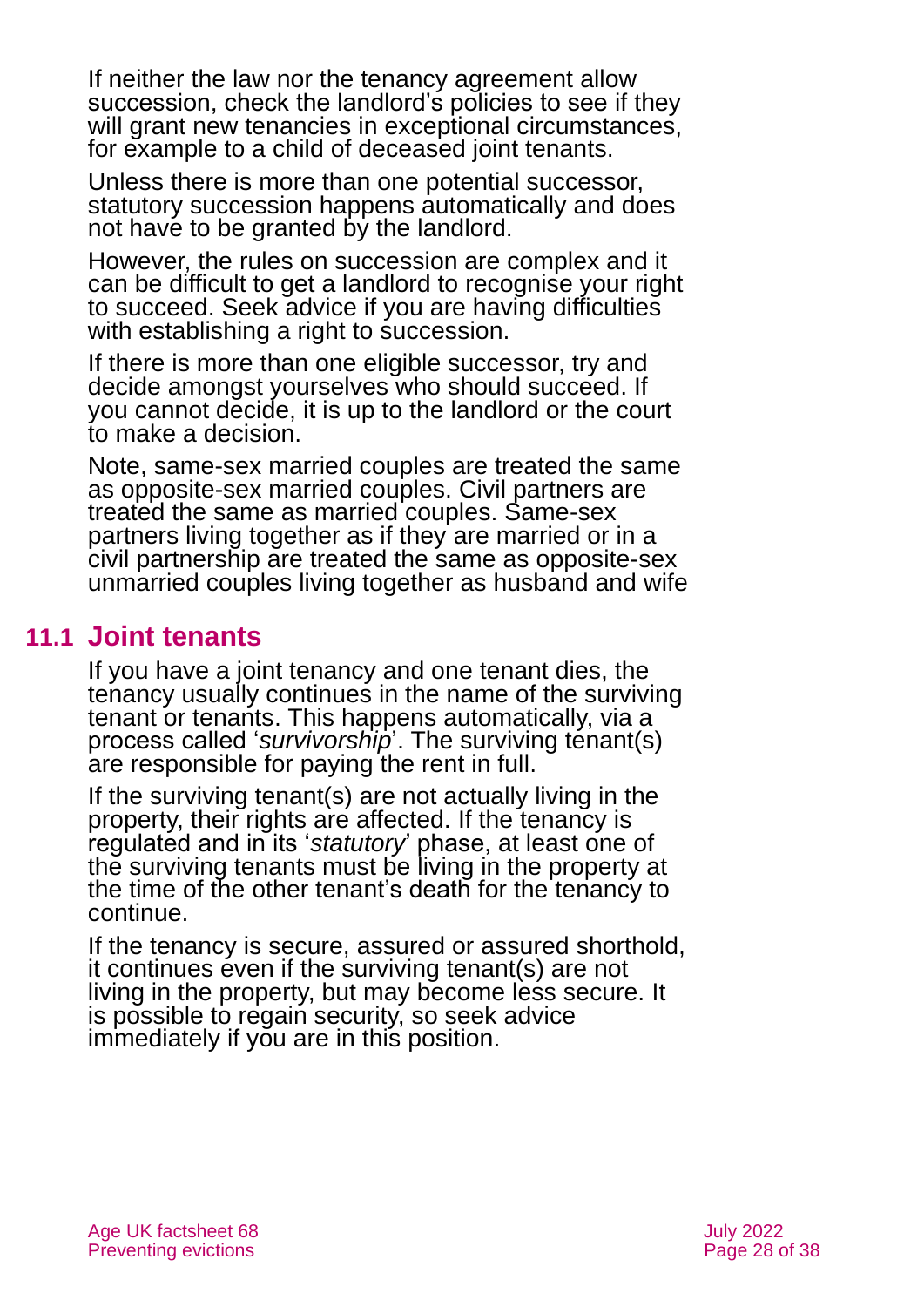When a joint tenancy becomes sole due to survivorship, i.e., when there is only one tenant left. that tenant is treated as a successor. If the tenancy is secure, assured, or assured shorthold, no further succession is permitted, unless the tenancy agreement states otherwise or the landlord allows it. If the tenancy is regulated, there is nothing to prevent further succession to the now-sole tenancy.

## **11.2 Private tenants**

### **11.2.1 Assured (including assured shorthold tenancies)**

Periodic assured tenancies (including assured shorthold tenancies) can be inherited by the tenant's spouse, civil partner, or a person who was living with the tenant as if they were their spouse or civil partner.

You must have been occupying the property as your only or principal home immediately before the tenant's death. Succession can only happen once.

As assured shorthold tenancies have limited security, it can be difficult for successors who were not previously joint tenants with the deceased tenant to assert succession rights. You could try to negotiate a new tenancy with your landlord rather than take over the existing tenancy by succession.

If the assured shorthold tenancy is fixed term rather than periodic, it should pass on according to the will of the deceased or under the laws of intestacy if there was no will.

## **11.2.2 Regulated (protected and statutory) tenancies**

Regulated tenancies can be inherited by the tenant's spouse, civil partner, or a person who was living with the tenant as if they were their spouse or civil partner. You must have been living in the property immediately before the tenant's death.

Alternatively, a tenancy can be taken over by a member of the tenant's family if they lived in the property for the two years leading up to the tenant's death. If a member of the family other than the tenant's spouse, civil partner or partner takes over the tenancy, it becomes assured instead of regulated. Otherwise, the successor inherits a statutory tenancy.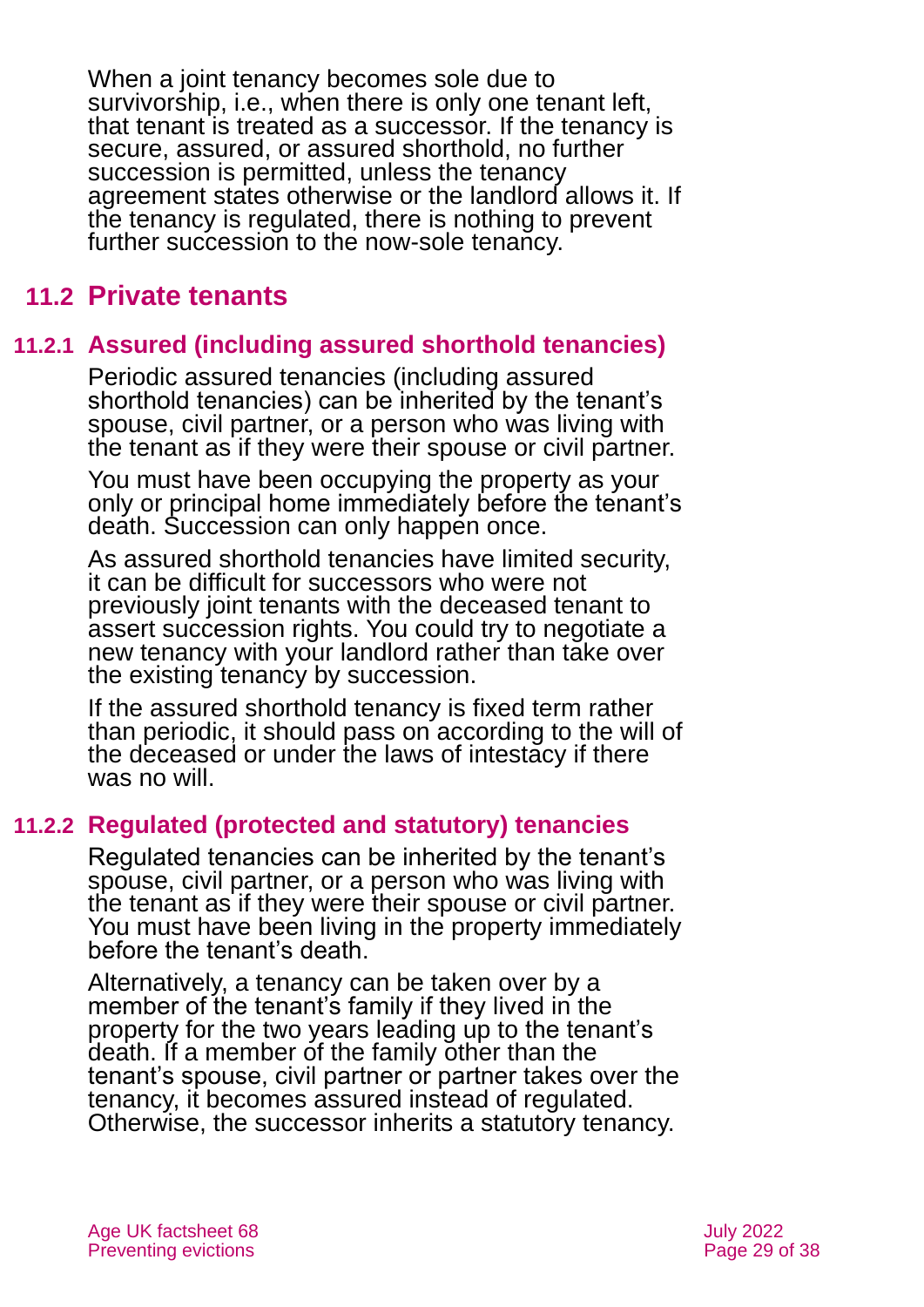Regulated tenancies can be passed on twice, but generally only if the first succession is to a spouse, civil partner or co-habiting partner and the second is to a person who was related to both the original tenant and their successor. The second successor gets an assured tenancy.

## **11.3 Local authority tenants**

### **11.3.1 Tenancies granted before 1 April 2012**

These tenancies can be inherited by a spouse, civil partner or a member of the tenant's family (including a partner the tenant lived with as if married or in a civil partnership).

A spouse or civil partner must have occupied the property as their only or principal home at the time of the tenant's death.

A member of the family (including a partner) must have lived with the tenant for at least 12 months and occupied the property as their only or principal home at the time of death. If there is more than one potential successor, the spouse or civil partner has priority.

If you succeed to a tenancy after someone's death and are not the spouse or civil partner of the deceased tenant, the authority can ask the court for permission to move you to suitable alternative accommodation.

They can only do this if the property is larger than you need and they gave you written notice between six and 12 months after the tenant's death. The court may only order possession if it is reasonable to do so.

A tenancy can only be passed on once in this way.

#### **11.3.2 Tenancies granted on or after 1 April 2012**

If a tenancy (secure or flexible) was granted on or after 1 April 2012, succession rights are more limited. A tenancy can only be inherited by a spouse, civil partner, or person living with the tenant as if they were their spouse or civil partner. However, the tenancy agreement may extend this right to other family members.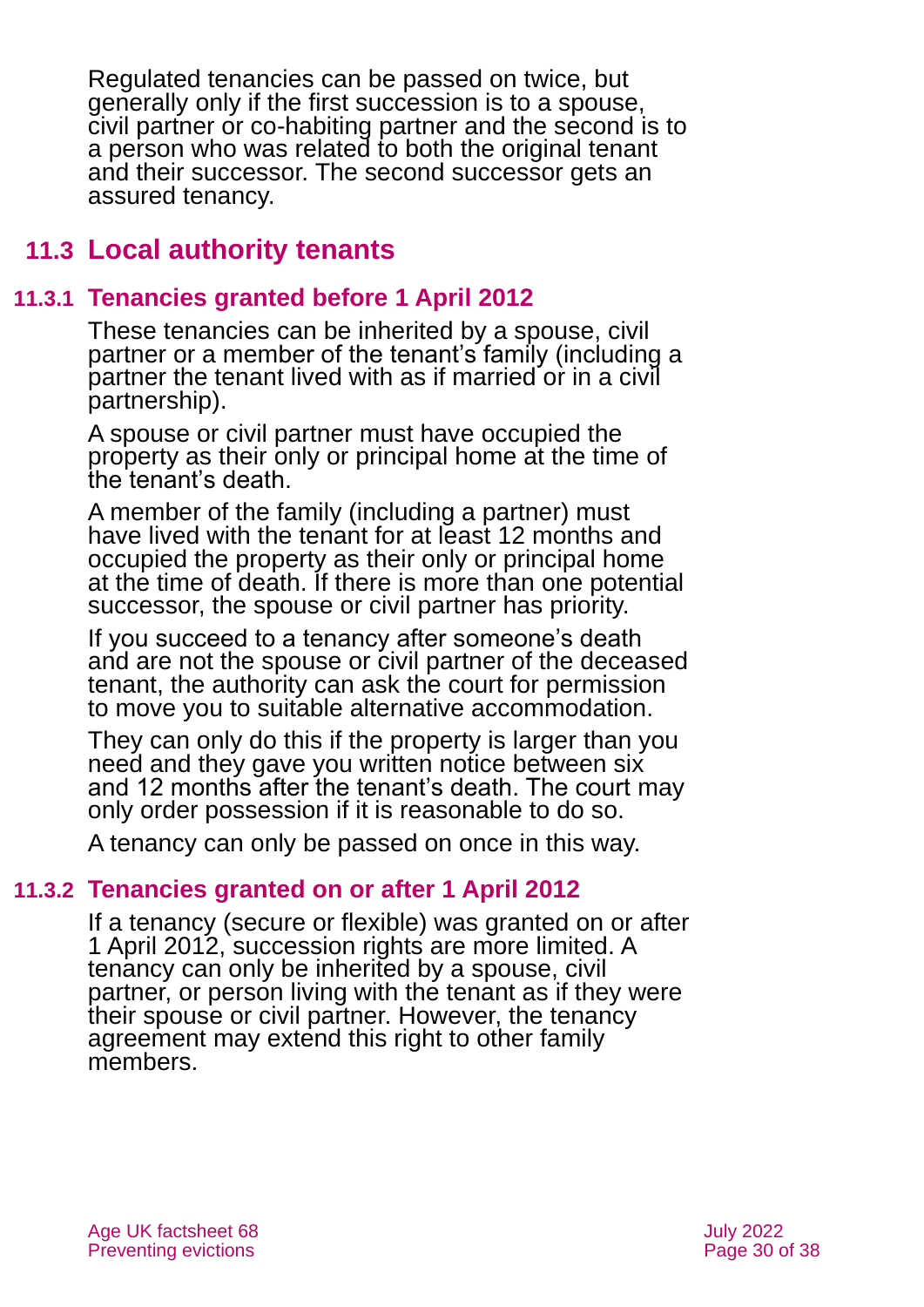## **11.4 Housing association tenants**

Periodic assured tenancies granted by housing associations (including assured shorthold tenancies) can be inherited by the tenant's spouse, civil partner, or a person who was living with the tenant as if they were their spouse or civil partner. The successor must have occupied the property as their only or principal home immediately before the tenant's death and succession can only happen once.

For tenancies granted after 1 April 2012, the tenancy agreement may give additional succession rights, which apply if there is no-one eligible to succeed as a spouse, civil partner etc.

For secure housing association tenancies (granted before 15 January 1989), a family member (including a live-in partner) can succeed in the absence of an eligible spouse or civil partner. They must have lived in the property for at least 12 months before the tenant's death.

There are specific rules for fixed-term tenancies granted by housing associations – seek advice if in this position.

## <span id="page-30-0"></span>**12 Other issues**

## **12.1 Relationship breakdown**

If you are asked to leave your home by your spouse, civil partner or partner (referred to collectively as '*partner*'), you may have rights to stay temporarily or permanently. This may be the case even if the tenancy agreement is in their sole name.

If you and your partner separate and find it difficult to agree on who should keep your home, you can try mediation. This can help avoid court proceedings, but is unlikely to be appropriate if you have experienced or are at risk of domestic abuse.

Legal aid, or funding for legal advice and representation, is available for mediation, but you must meet eligibility criteria, such as being on a low income or in receipt of certain benefits. If you try mediation, make sure you understand your rights to keep your home and your potential options first. For more information, see factsheet 89, *[Homelessness](https://www.ageuk.org.uk/globalassets/age-uk/documents/factsheets/fs89_homelessness_fcs.pdf?dtrk=true)*.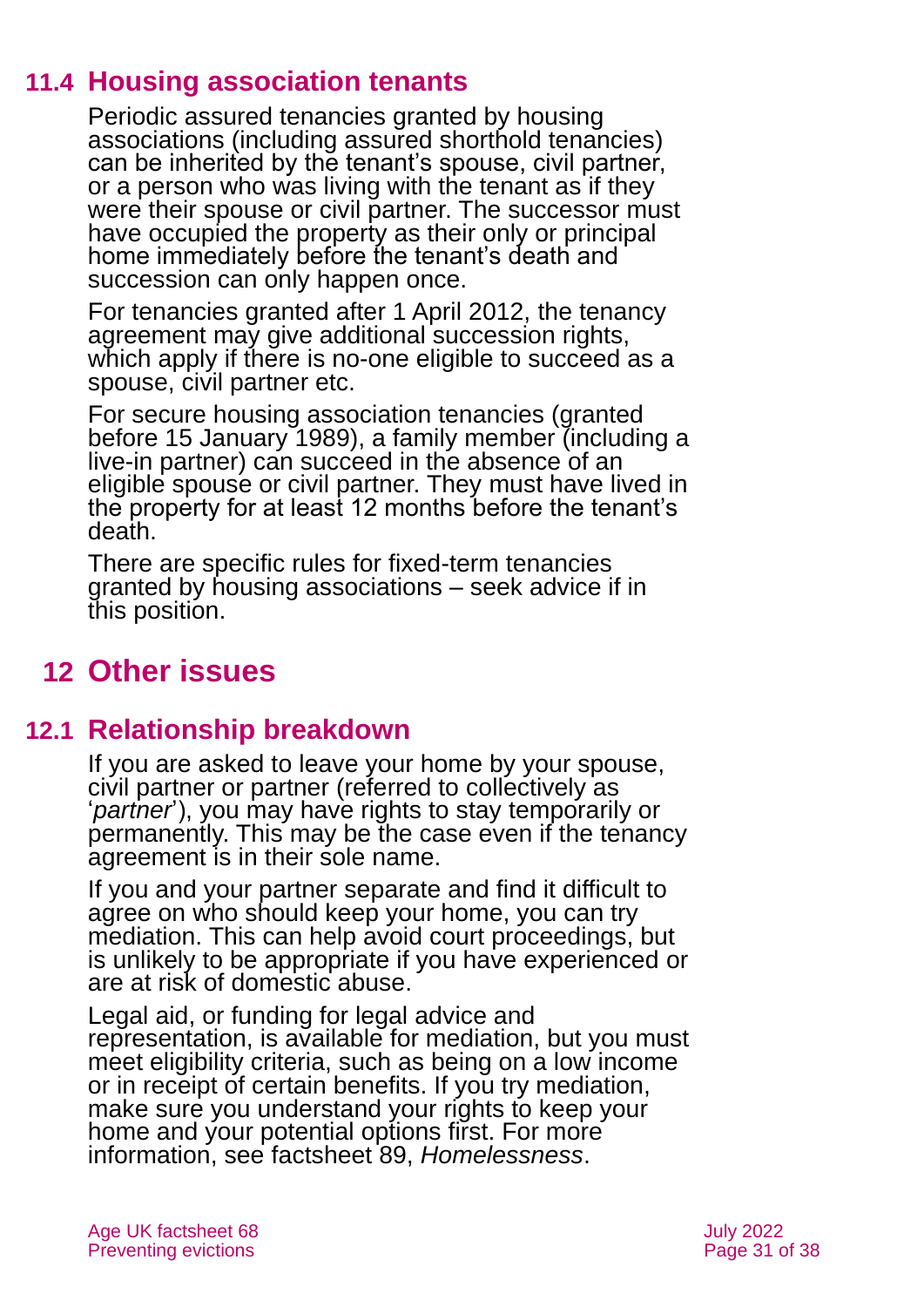It is important to be aware a joint '*periodic*' tenancy can be ended by one tenant serving a valid notice on the landlord. This means a tenancy that is not a fixedterm tenancy or where the original fixed term has elapsed.

Your partner does not have to obtain your consent to end the tenancy in this way and you may be unable to remain in the property. The situation may be different if you have a '*regulated*' (protected) tenancy, seek advice if you are in this position.

If your partner leaves your property but has not served a notice to quit, you must establish whether you can be made a sole tenant. It may be possible through a deed of assignment (this means your partner transfers their '*share*' of the tenancy to you), or by the creation of a new sole tenancy in your name.

Some social landlords (local authorities and housing associations) may be unwilling to do this, particularly if you are under-occupying the property. However, a social landlord is likely to be classed as a '*public body*', meaning it must comply with public and human rights law, which gives you more scope to challenge eviction.

## **12.2 Mortgage repossession**

The property you rent may be mortgaged or your landlord may have secured other debts against its value. This gives the person who granted the mortgage or the loan, the lender, a right of possession if your landlord breaches the terms of their agreement, for example by failing to keep up with payments.

If your tenancy was granted before your landlord took out a mortgage and the lender obtains possession of the property, the tenancy is '*binding*' on the lender. This means you become the lender's tenant and pay rent to them. They cannot evict you unless they can prove a ground for possession or the no-fault procedure is available to them.

Your tenancy binds the lender if it was granted after the mortgage was taken out and with their consent, although there are specific grounds for possession that may apply in these circumstances. If your tenancy was granted without the lender's consent, it will not be binding on them and you can be evicted if they obtain possession.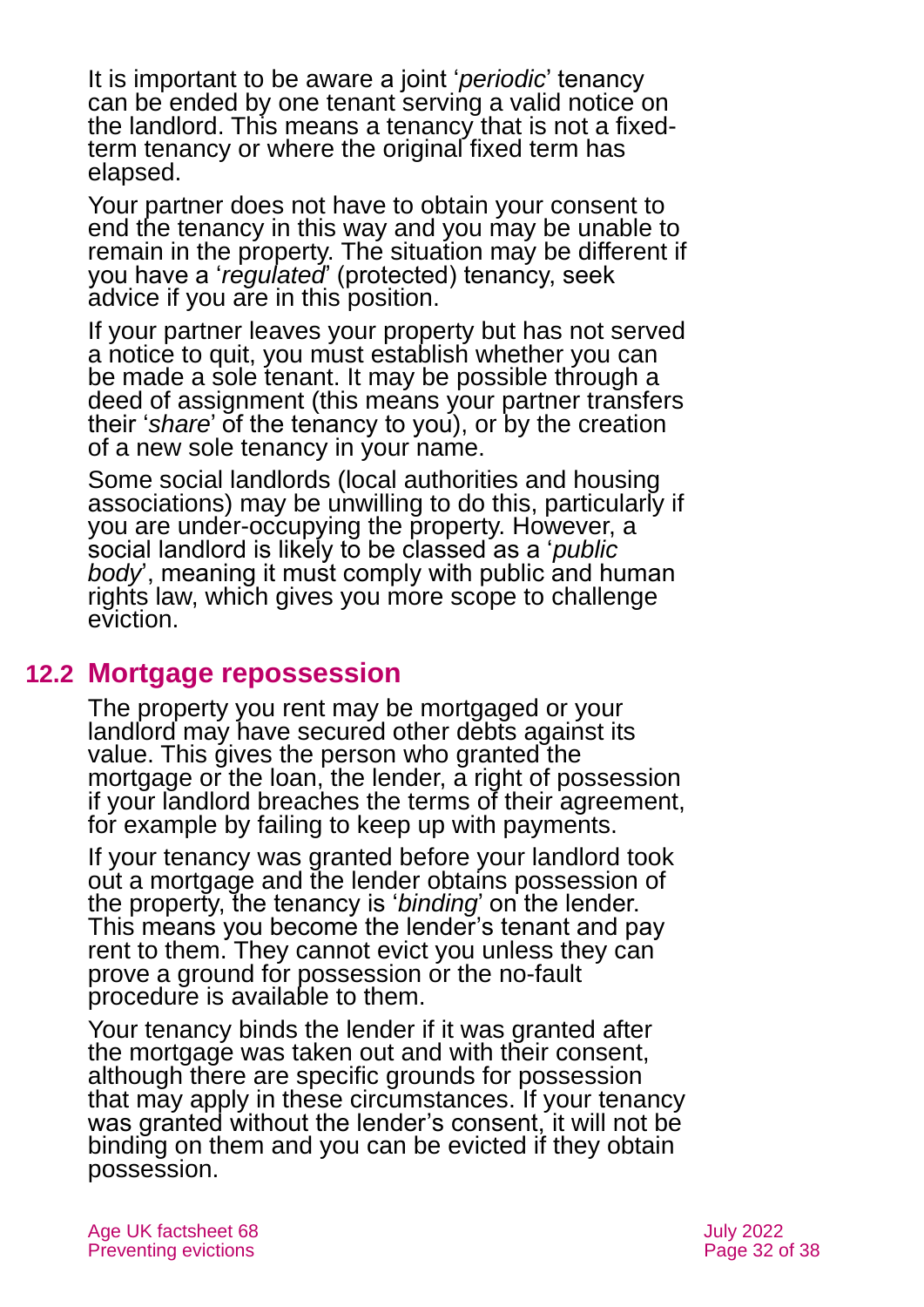You can ask the court to allow you to remain in the property for a number of months. You should be sent notices by the lender in advance of the mortgage possession hearing and before an application for a bailiff's warrant is made. This gives you an opportunity to ask the court to postpone the eviction.

### **12.3 Immigration status**

'*Right to rent*' immigration checks were introduced by *[the Immigration Act 2014](https://www.legislation.gov.uk/ukpga/2014/22/contents)*. Some people have an unlimited right to rent, such as British citizens and people with indefinite leave to remain. Others have a time-limited right to rent and or are disqualified from renting altogether.

You are disqualified from renting if you are not a British citizen and:

- ⚫ you require leave to enter or remain in the UK but do not have it, or
- ⚫ you have leave to enter or remain in the UK subject to a condition that you are disqualified from renting.

Private landlords in England must carry out pretenancy checks on all prospective adult occupiers of a property to ensure they are not disqualified from renting. They must carry out follow-up checks if an occupier has a time-limited right to rent. For more information, see section 11 of [factsheet 63,](https://www.ageuk.org.uk/globalassets/age-uk/documents/factsheets/fs63_finding_private_rented_accommodation_fcs.pdf?dtrk=true) *Finding [private rented accommodation](https://www.ageuk.org.uk/globalassets/age-uk/documents/factsheets/fs63_finding_private_rented_accommodation_fcs.pdf?dtrk=true)*.

If you or a member of your household is disqualified from renting, your security of tenure is affected.

If you are an assured (including assured shorthold) or regulated tenant, there is a ground for possession allowing your landlord to start the eviction process if informed that you, or an adult living with you, is disqualified. This is a '*mandatory*' ground for assured tenants and a '*discretionary*' ground for regulated tenants.

If your landlord is told all members of your household are disqualified from renting, they do not have to get a court order for possession to evict you. They must serve a notice terminating your tenancy. Once this expires, the landlord can '*peaceably*' evict you, although they may choose to apply for a bailiff's warrant to avoid any risk of illegal eviction.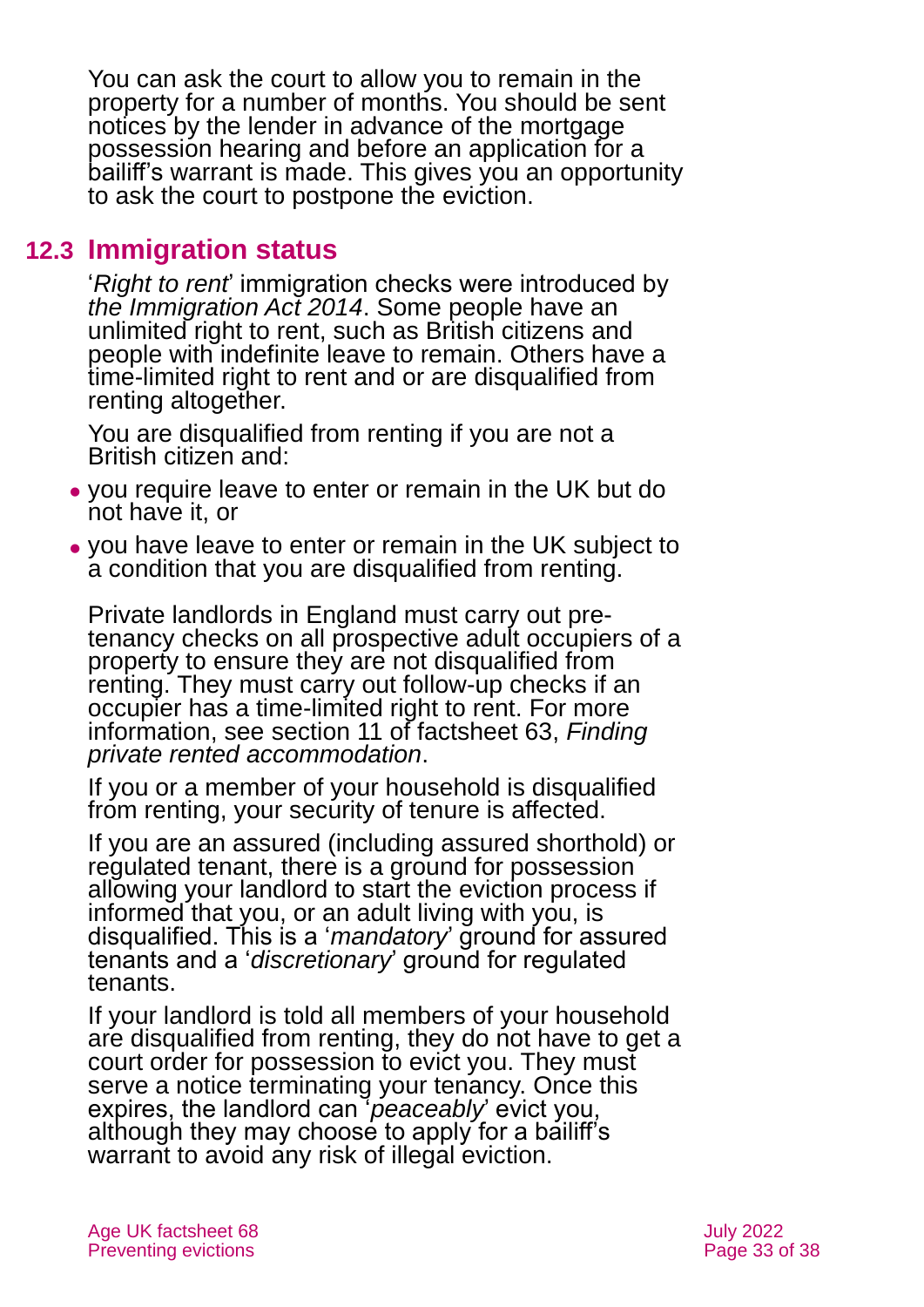## **Useful organisations**

The law relating to rights for tenants is complicated. This factsheet aims to give you basic information about your rights but in many cases, you may want to get more detailed advice from a specialist adviser.

### <span id="page-33-0"></span>**Citizens Advice**

[www.citizensadvice.org.uk](http://www.citizensadvice.org.uk/) Telephone 0800 144 8848

Helps people resolve their money, legal and other problems by providing free, independent and confidential advice. Details of your local office can be found on the website.

#### **Department for Levelling Up, Housing and Communities (DLUHC)**

[https://www.gov.uk/government/organisations/departm](https://www.gov.uk/government/organisations/department-for-levelling-up-housing-and-communities) [ent-for-levelling-up-housing-and-communities](https://www.gov.uk/government/organisations/department-for-levelling-up-housing-and-communities) Telephone 030 3444 0000

Website has useful information on planning laws, tenants' rights and environmental protection.

### **Housing Ombudsman Service**

[www.housing-ombudsman.org.uk/](http://www.housing-ombudsman.org.uk/) Telephone 0300 111 3000

Investigates complaints about landlords. Membership is mandatory for social landlords registered with the Regulator of Social Housing. Membership is voluntary for private landlords and very few are members.

### **Law Centres Network**

[www.lawcentres.org.uk](http://www.lawcentres.org.uk/) Telephone 020 3637 1330

Supports a national network of community law centres. They can tell you if there is a community law centre in your area and signpost you to other legal advice providers if not.

### **Local Government and Social Care Ombudsman (LGSCO)**

[www.lgo.org.uk](http://www.lgo.org.uk/) Telephone 0300 061 0614

Investigates complaints about injustice arising from poor administration by local authorities.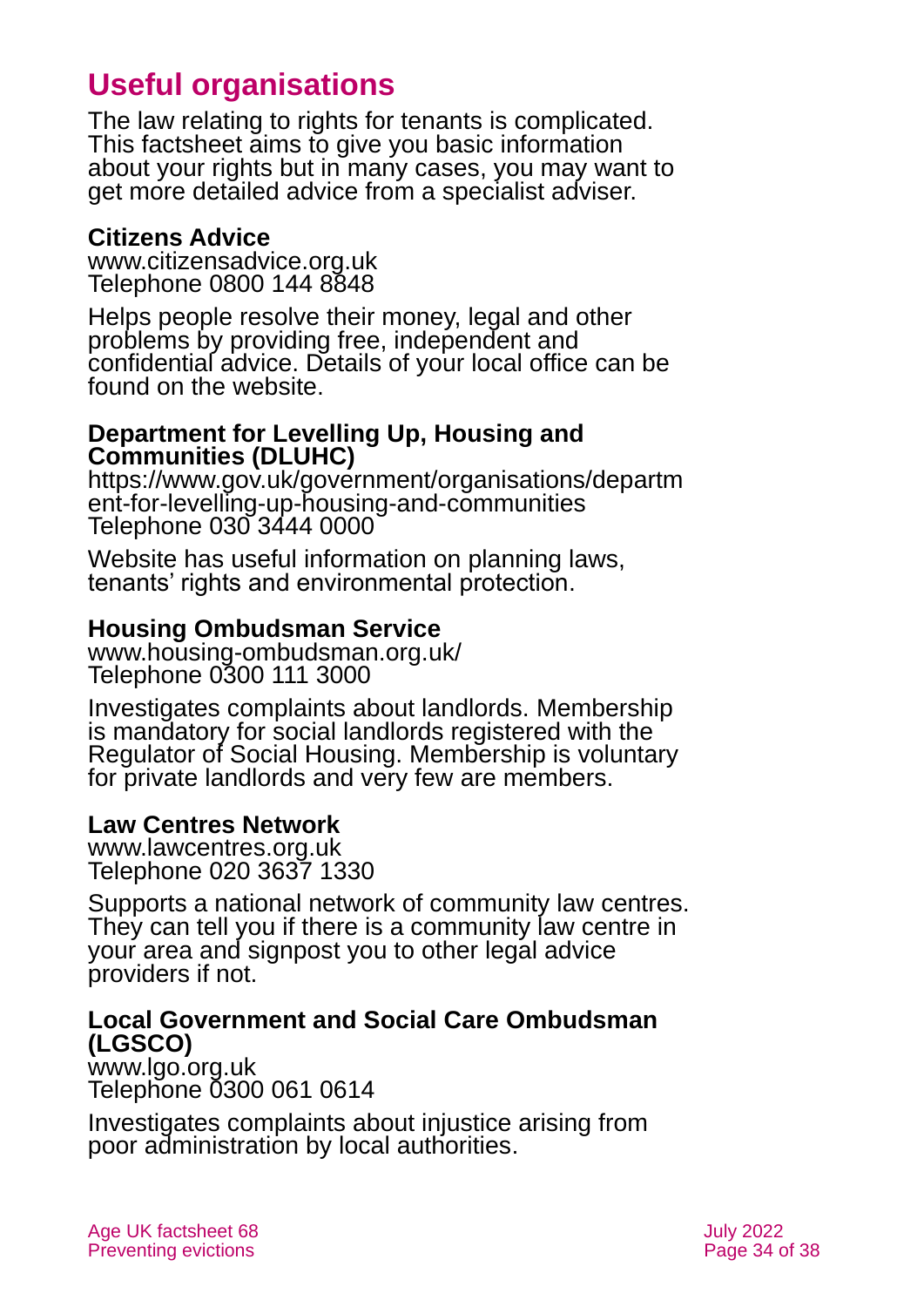### **Regulator of Social Housing**

[www.gov.uk/guidance/about-the-regulator-of-social](http://www.gov.uk/guidance/about-the-regulator-of-social-housing)[housing](http://www.gov.uk/guidance/about-the-regulator-of-social-housing) Telephone 0300 124 5225

Regulates registered providers of social housing, including local authority landlords and housing associations. It sets a number of standards that providers are expected to meet, but only intervenes in serious cases.

### **Shelter**

[www.shelter.org.uk](http://www.shelter.org.uk/) Telephone 0808 800 4444 (free call)

A national charity providing telephone advice to people with housing problems on tenancy rights, homelessness, repairs and housing benefit.

### **Your local authority**

[www.gov.uk/find-local-council](http://www.gov.uk/find-local-council)

If you are not a local authority tenant and are having problems with your landlord, the authority may have a tenancy relations officer who can help you. Whoever your landlord is, the authority must ensure that advice and information about homelessness and the prevention of homelessness is available to you free of charge. They may have a duty to help you if you become homeless or are threatened with homelessness.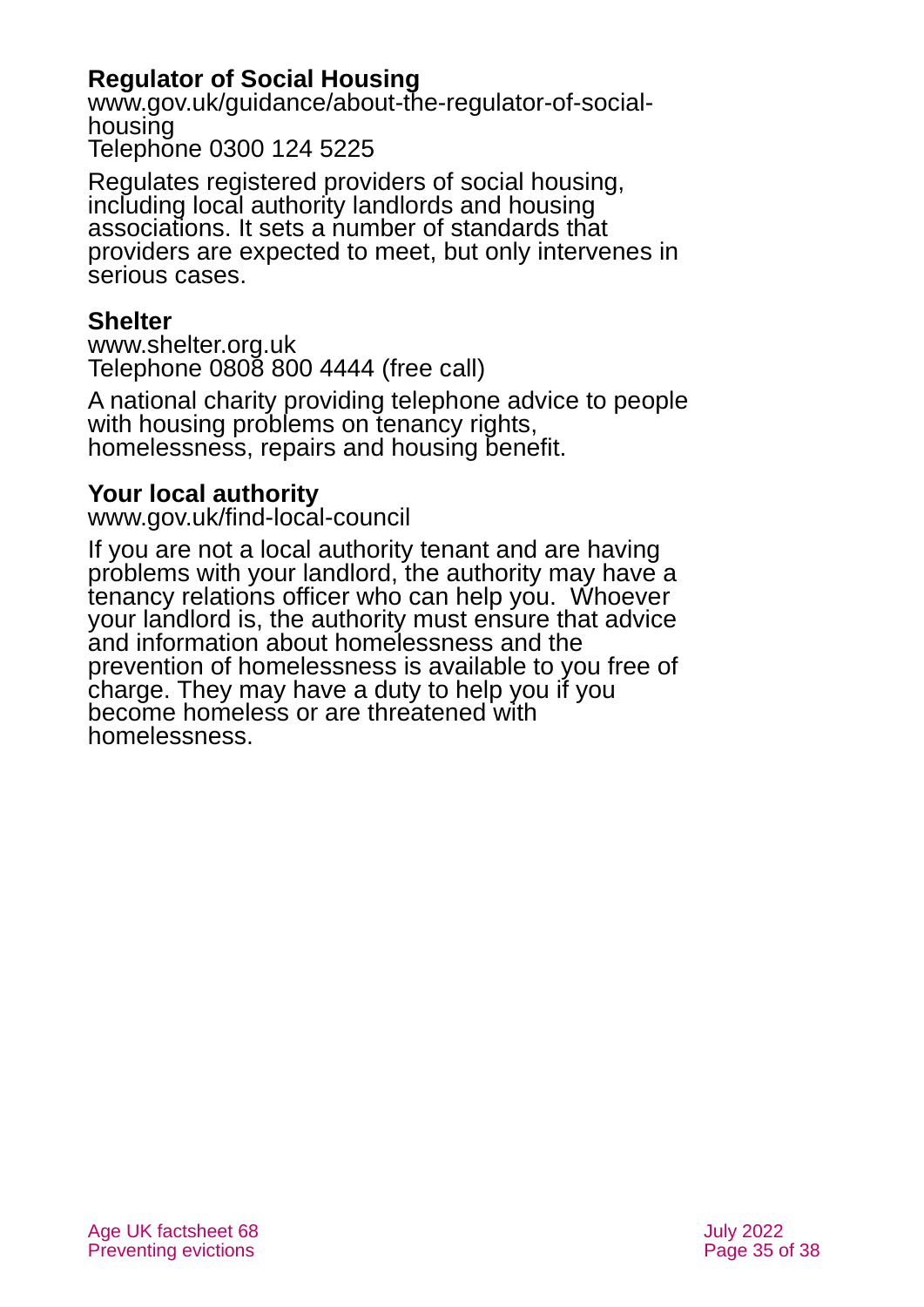Age UK factsheet 68 July 202 Preventing evictions **Preventing evictions Preventing** evictions **Page 36 of 38**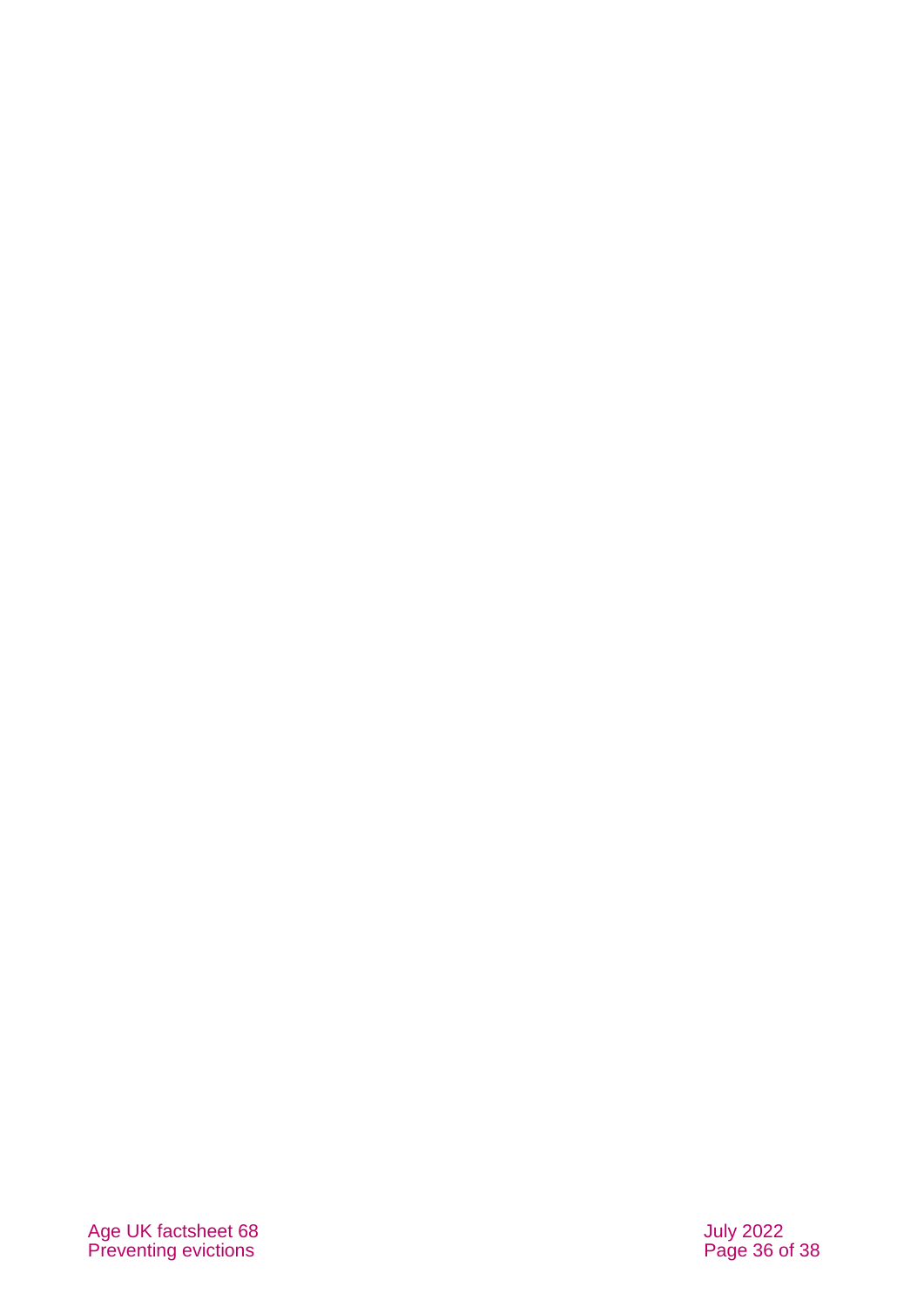## **Age UK**

Age UK provides advice and information for people in later life through our Age UK Advice line, publications and online. Call Age UK Advice to find out whether there is a local Age UK near you, and to order free copies of our information guides and factsheets.

### <span id="page-36-1"></span>**Age UK Advice**

[www.ageuk.org.uk](http://www.ageuk.org.uk/) 0800 169 65 65 Lines are open seven days a week from 8.00am to 7.00pm

### **In Wales contact**

#### **Age Cymru Advice**

[www.agecymru.org.uk](http://www.agecymru.org.uk/) 0300 303 4498

### **In Northern Ireland contact**

#### **Age NI** [www.ageni.org](http://www.ageni.org/)

0808 808 7575

### <span id="page-36-0"></span>**In Scotland contact**

## <span id="page-36-2"></span>**Age Scotland**

[www.agescotland.org.uk](http://www.agescotland.org.uk/) 0800 124 4222

## **Support our work**

We rely on donations from our supporters to provide our guides and factsheets for free. If you would like to help us continue to provide vital services, support, information and advice, please make a donation today by visiting [www.ageuk.org.uk/donate](http://www.ageuk.org.uk/donate) or by calling 0800 169 87 87.